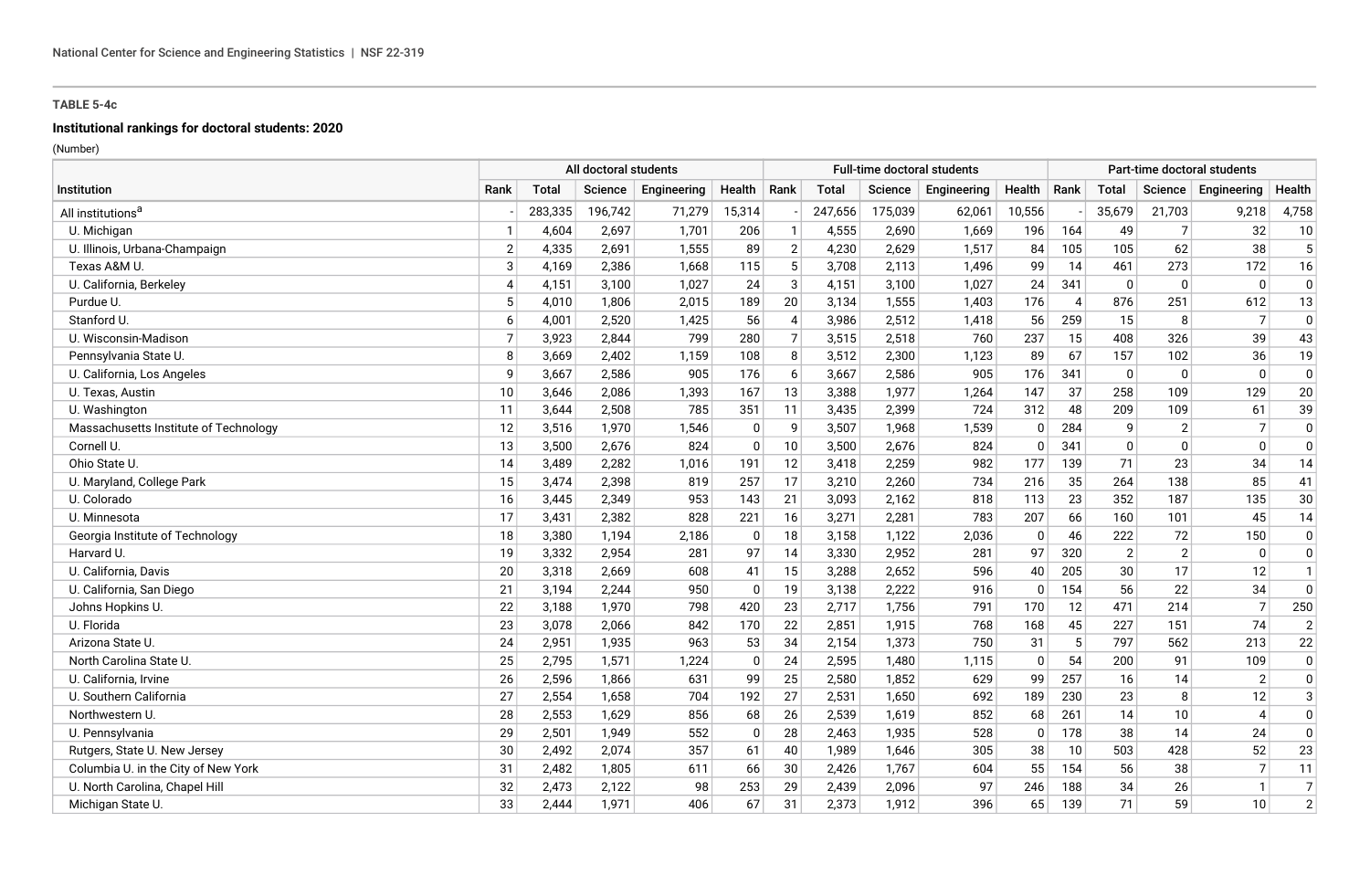# **Institutional rankings for doctoral students: 2020**

|                                             | All doctoral students |       |                |             |              |      |       |                | <b>Full-time doctoral students</b> |              |                |                |                | Part-time doctoral students |                |
|---------------------------------------------|-----------------------|-------|----------------|-------------|--------------|------|-------|----------------|------------------------------------|--------------|----------------|----------------|----------------|-----------------------------|----------------|
| Institution                                 | Rank                  | Total | <b>Science</b> | Engineering | Health       | Rank | Total | <b>Science</b> | Engineering                        | Health       | Rank           | <b>Total</b>   | Science        | Engineering                 | Health         |
| Indiana U.                                  | 34                    | 2,418 | 2,119          | 153         | 146          | 38   | 2,049 | 1,881          | 76                                 | 92           | 21             | 369            | 238            | 77                          | 54             |
| Virginia Polytechnic Institute and State U. | 35                    | 2,375 | 1,253          | 1,122       | $\mathbf 0$  | 35   | 2,127 | 1,120          | 1,007                              | $\mathbf{0}$ | 40             | 248            | 133            | 115                         | $\mathbf 0$    |
| U. Chicago                                  | 36                    | 2,362 | 2,159          | 203         | $\mathbf{0}$ | 32   | 2,362 | 2,159          | 203                                | 0            | 341            | 0              | $\Omega$       | $\mathbf{0}$                | $\mathbf 0$    |
| U. Pittsburgh                               | 37                    | 2,271 | 1,526          | 528         | 217          | 33   | 2,182 | 1,483          | 507                                | 192          | 116            | 89             | 43             | 21                          | 25             |
| Princeton U.                                | 38                    | 2,123 | 1,433          | 690         | $\mathbf 0$  | 36   | 2,123 | 1,433          | 690                                | 0            | 341            | $\Omega$       | $\Omega$       | $\Omega$                    | $\Omega$       |
| U. Arizona                                  | 39                    | 2,122 | 1,623          | 308         | 191          | 47   | 1,714 | 1,310          | 250                                | 154          | 15             | 408            | 313            | 58                          | 37             |
| Duke U.                                     | 40                    | 2,107 | 1,478          | 580         | 49           | 37   | 2,107 | 1,478          | 580                                | 49           | 341            | 0              | $\mathbf{0}$   | $\mathbf{0}$                | $\Omega$       |
| Boston U.                                   | 41                    | 2,096 | 1,429          | 517         | 150          | 39   | 2,040 | 1,406          | 516                                | 118          | 154            | 56             | 23             |                             | 32             |
| New York U.                                 | 42                    | 2,065 | 1,686          | 281         | 98           | 41   | 1,938 | 1,604          | 262                                | 72           | 82             | 127            | 82             | 19                          | 26             |
| U. Massachusetts, Amherst                   | 43                    | 1,966 | 1,501          | 400         | 65           | 46   | 1,719 | 1,315          | 353                                | 51           | 41             | 247            | 186            | 47                          | 14             |
| U. Utah                                     | 44                    | 1,941 | 1,203          | 555         | 183          | 54   | 1,543 | 960            | 450                                | 133          | 19             | 398            | 243            | 105                         | 50             |
| Carnegie Mellon U.                          | 45                    | 1,929 | 1,029          | 900         | $\mathbf 0$  | 42   | 1,900 | 1,016          | 884                                | 0            | 208            | 29             | 13             | 16                          | $\pmb{0}$      |
| U. Connecticut                              | 46                    | 1,910 | 1,266          | 524         | 120          | 49   | 1,705 | 1,133          | 467                                | 105          | 51             | 205            | 133            | 57                          | 15             |
| lowa State U.                               | 47                    | 1,902 | 1,272          | 612         | 18           | 63   | 1,296 | 883            | 402                                | 11           | $\overline{7}$ | 606            | 389            | 210                         | $\overline{7}$ |
| Yale U.                                     | 48                    | 1.899 | 1,683          | 113         | 103          | 43   | 1,886 | 1,672          | 112                                | 102          | 268            | 13             | 11             | $\mathbf{1}$                | $\mathbf{1}$   |
| U. Illinois, Chicago                        | 49                    | 1,888 | 1,163          | 396         | 329          | 55   | 1,484 | 935            | 358                                | 191          | 18             | 404            | 228            | 38                          | 138            |
| U. Georgia                                  | 50                    | 1,836 | 1,585          | 96          | 155          | 45   | 1,731 | 1,497          | 92                                 | 142          | 105            | 105            | 88             |                             | 13             |
| U. California, Riverside                    | 51                    | 1,808 | 1,420          | 388         | $\mathbf 0$  | 44   | 1,807 | 1,419          | 388                                | 0            | 333            | -1             |                | $\Omega$                    | $\Omega$       |
| U. Tennessee, Knoxville                     | 52                    | 1,800 | 1,061          | 671         | 68           | 86   | 870   | 544            | 289                                | 37           | 3              | 930            | 517            | 382                         | 31             |
| SUNY, Stony Brook U.                        | 53                    | 1,755 | 1,427          | 301         | 27           | 50   | 1,704 | 1,407          | 279                                | 18           | 160            | 51             | 20             | 22                          | 9              |
| U. Virginia                                 | 54                    | 1,735 | 1,070          | 635         | 30           | 48   | 1,708 | 1,060          | 625                                | 23           | 217            | 27             | 10             | 10                          | $\overline{7}$ |
| U. California, Santa Barbara                | 55                    | 1,700 | 1,345          | 355         | 0            | 51   | 1,700 | 1,345          | 355                                | 0            | 341            | $\Omega$       | $\Omega$       | $\mathbf{0}$                | $\mathbf 0$    |
| Washington U., Saint Louis                  | 56                    | 1,660 | 1,218          | 411         | 31           | 52   | 1,653 | 1,218          | 404                                | 31           | 294            | $\overline{7}$ | $\Omega$       | 7                           | $\mathbf 0$    |
| U. Houston                                  | 57                    | 1,654 | 1,027          | 526         | 101          | 59   | 1,411 | 859            | 466                                | 86           | 42             | 243            | 168            | 60                          | 15             |
| Vanderbilt U.                               | 58                    | 1,610 | 1,204          | 355         | 51           | 53   | 1,594 | 1,197          | 349                                | 48           | 257            | 16             | $\overline{7}$ | 6                           | $\mathbf{3}$   |
| SUNY. U. Buffalo                            | 59                    | 1,580 | 1,052          | 384         | 144          | 109  | 619   | 447            | 126                                | 46           | $\overline{2}$ | 961            | 605            | 258                         | 98             |
| Colorado State U., Fort Collins             | 60                    | 1,560 | 1,111          | 422         | 27           | 123  | 536   | 434            | 86                                 | 16           | $\overline{1}$ | 1.024          | 677            | 336                         | 11             |
| Florida State U.                            | 61                    | 1,547 | 1,353          | 180         | 14           | 57   | 1,419 | 1,249          | 156                                | 14           | 80             | 128            | 104            | 24                          | $\mathbf 0$    |
| U. South Florida, Tampa                     | 62                    | 1,528 | 885            | 417         | 226          | 71   | 1,220 | 751            | 363                                | 106          | 29             | 308            | 134            | 54                          | 120            |
| U. Delaware                                 | 63                    | 1,514 | 1,000          | 503         | 11           | 56   | 1,482 | 985            | 486                                | 11           | 195            | 32             | 15             | 17                          | $\mathbf 0$    |
| U. Central Florida                          | 64                    | 1,477 | 811            | 625         | 41           | 62   | 1,307 | 735            | 549                                | 23           | 59             | 170            | 76             | 76                          | 18             |
| Texas Tech U                                | 65                    | 1,466 | 985            | 429         | 52           | 72   | 1,207 | 844            | 321                                | 42           | 36             | 259            | 141            | 108                         | 10             |
| Northeastern U.                             | 66                    | 1,440 | 717            | 667         | 56           | 58   | 1,414 | 712            | 649                                | 53           | 221            | 26             |                | 18                          | $\mathbf{3}$   |
| Louisiana State U.                          | 67                    | 1,435 | 1,061          | 310         | 64           | 68   | 1,273 | 948            | 265                                | 60           | 62             | 162            | 113            | 45                          | $\overline{4}$ |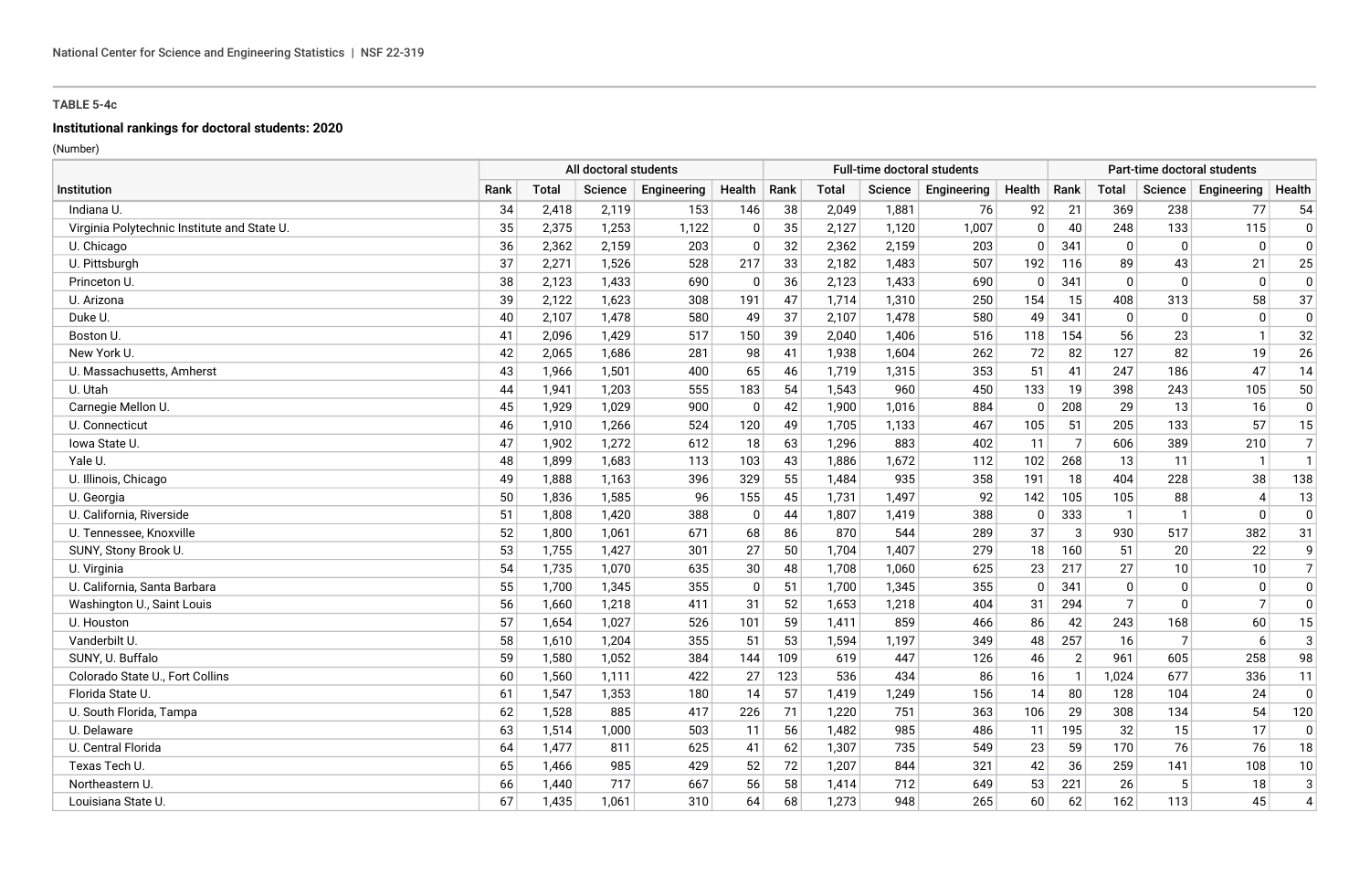# **Institutional rankings for doctoral students: 2020**

|                                    | All doctoral students |       |         |             |              |      |       |         | <b>Full-time doctoral students</b> |              |      |                |                | Part-time doctoral students |                |
|------------------------------------|-----------------------|-------|---------|-------------|--------------|------|-------|---------|------------------------------------|--------------|------|----------------|----------------|-----------------------------|----------------|
| Institution                        | Rank                  | Total | Science | Engineering | Health       | Rank | Total | Science | Engineering                        | Health       | Rank | <b>Total</b>   | Science        | Engineering                 | Health         |
| Oregon State U.                    | 68                    | 1,412 | 911     | 382         | 119          | 65   | 1,286 | 839     | 335                                | 112          | 84   | 126            | 72             | 47                          | $\overline{7}$ |
| U. Iowa                            | 69                    | 1,400 | 1,045   | 195         | 160          | 74   | 1,192 | 901     | 168                                | 123          | 50   | 208            | 144            | 27                          | 37             |
| George Mason U.                    | 70                    | 1,394 | 1,203   | 172         | 19           | 84   | 911   | 768     | 134                                | 9            | 11   | 483            | 435            | 38                          | 10             |
| U. Notre Dame                      | 71                    | 1,387 | 841     | 546         | $\mathbf 0$  | 60   | 1,375 | 834     | 541                                | 0            | 273  | 12             | $\overline{7}$ | 5                           | $\Omega$       |
| U. Kentucky                        | 72                    | 1,365 | 989     | 239         | 137          | 64   | 1,290 | 956     | 225                                | 109          | 134  | 75             | 33             | 14                          | 28             |
| California Institute of Technology | 73                    | 1,322 | 790     | 532         | $\mathbf 0$  | 61   | 1,322 | 790     | 532                                | 0            | 341  | $\mathbf{0}$   | $\mathbf{0}$   | $\mathbf{0}$                | $\Omega$       |
| Clemson U.                         | 74                    | 1,320 | 727     | 562         | 31           | 73   | 1,200 | 650     | 525                                | 25           | 89   | 120            | 77             | 37                          | 6              |
| U. Kansas                          | 75                    | 1,315 | 1,018   | 177         | 120          | 69   | 1,241 | 969     | 169                                | 103          | 137  | 74             | 49             | 8                           | 17             |
| U. Rochester                       | 76                    | 1,288 | 1,047   | 226         | 15           | 67   | 1,274 | 1,035   | 226                                | 13           | 261  | 14             | 12             | $\Omega$                    | $\overline{2}$ |
| Washington State U.                | 77                    | 1,287 | 917     | 315         | 55           | 75   | 1,163 | 843     | 279                                | 41           | 86   | 124            | 74             | 36                          | 14             |
| Brown U.                           | 78                    | 1,282 | 1,086   | 154         | 42           | 66   | 1,279 | 1,085   | 153                                | 41           | 317  | 3              | -1             | -1                          | $\mathbf{1}$   |
| U. Cincinnati                      | 79                    | 1,277 | 697     | 374         | 206          | 80   | 1,019 | 607     | 269                                | 143          | 37   | 258            | 90             | 105                         | 63             |
| Emory U.                           | 80                    | 1,250 | 1,063   | 120         | 67           | 70   | 1,224 | 1,062   | 96                                 | 66           | 221  | 26             | -1             | 24                          | $\mathbf{1}$   |
| U. Texas, Dallas                   | 81                    | 1,243 | 745     | 471         | 27           | 77   | 1,123 | 674     | 423                                | 26           | 89   | 120            | 71             | 48                          | $\mathbf{1}$   |
| U. Nebraska-Lincoln                | 82                    | 1,222 | 946     | 276         | $\mathbf{0}$ | 78   | 1,079 | 829     | 250                                | 0            | 70   | 143            | 117            | 26                          | 0              |
| U. New Mexico                      | 83                    | 1,174 | 814     | 245         | 115          | 114  | 582   | 419     | 91                                 | 72           | 8    | 592            | 395            | 154                         | 43             |
| U. Missouri, Columbia              | 84                    | 1,158 | 862     | 200         | 96           | 93   | 837   | 684     | 101                                | 52           | 26   | 321            | 178            | 99                          | 44             |
| Liberty U.                         | 85                    | 1,157 | 1,143   | 14          | $\Omega$     | 91   | 858   | 844     | 14                                 | 0            | 30   | 299            | 299            | $\Omega$                    | $\Omega$       |
| Auburn U.                          | 86                    | 1,156 | 562     | 594         | $\mathbf{0}$ | 98   | 748   | 330     | 418                                | 0            | 15   | 408            | 232            | 176                         | $\Omega$       |
| Rice U.                            | 87                    | 1,147 | 586     | 561         | $\mathbf{0}$ | 76   | 1,143 | 583     | 560                                | $\mathbf{0}$ | 310  | $\overline{4}$ | 3              | $\mathbf 1$                 | $\Omega$       |
| U. South Carolina                  | 88                    | 1,101 | 689     | 249         | 163          | 81   | 980   | 629     | 220                                | 131          | 87   | 121            | 60             | 29                          | 32             |
| Florida International U.           | 89                    | 1,081 | 750     | 253         | 78           | 79   | 1,025 | 714     | 241                                | 70           | 154  | 56             | 36             | 12                          | 8              |
| George Washington U.               | 90                    | 1,078 | 698     | 244         | 136          | 128  | 506   | 364     | 95                                 | 47           | 9    | 572            | 334            | 149                         | 89             |
| U. Oklahoma                        | 91                    | 1,068 | 761     | 229         | 78           | 83   | 915   | 664     | 190                                | 61           | 68   | 153            | 97             | 39                          | 17             |
| SUNY, Binghamton U.                | 92                    | 1,032 | 693     | 309         | 30           | 101  | 745   | 495     | 238                                | 12           | 33   | 287            | 198            | 71                          | 18             |
| Wayne State U.                     | 93                    | 1,025 | 716     | 202         | 107          | 82   | 921   | 665     | 176                                | 80           | 107  | 104            | 51             | 26                          | 27             |
| Georgia State U.                   | 94                    | 999   | 860     | $\mathbf 0$ | 139          | 85   | 879   | 792     | $\Omega$                           | 87           | 89   | 120            | 68             | $\Omega$                    | 52             |
| West Virginia U.                   | 94                    | 999   | 664     | 211         | 124          | 87   | 868   | 586     | 180                                | 102          | 76   | 131            | 78             | 31                          | 22             |
| Virginia Commonwealth U.           | 96                    | 941   | 480     | 207         | 254          | 96   | 807   | 428     | 186                                | 193          | 74   | 134            | 52             | 21                          | 61             |
| U. Texas, Arlington                | 97                    | 932   | 479     | 400         | 53           | 114  | 582   | 278     | 284                                | 20           | 24   | 350            | 201            | 116                         | 33             |
| SUNY, U. Albany                    | 98                    | 921   | 860     | 23          | 38           | 135  | 453   | 418     | 21                                 | 14           | 13   | 468            | 442            | $\overline{2}$              | 24             |
| Syracuse U.                        | 99                    | 901   | 713     | 185         | 3            | 94   | 835   | 667     | 165                                | 3            | 143  | 66             | 46             | 20                          | $\mathbf 0$    |
| Temple U.                          | 100                   | 900   | 759     | 102         | 39           | 88   | 864   | 729     | 96                                 | 39           | 183  | 36             | 30             | 6                           | $\mathbf 0$    |
| U. North Texas, Denton             | 101                   | 893   | 775     | 118         | $\mathbf{0}$ | 124  | 533   | 464     | 69                                 | 0            | 22   | 360            | 311            | 49                          | $\mathbf 0$    |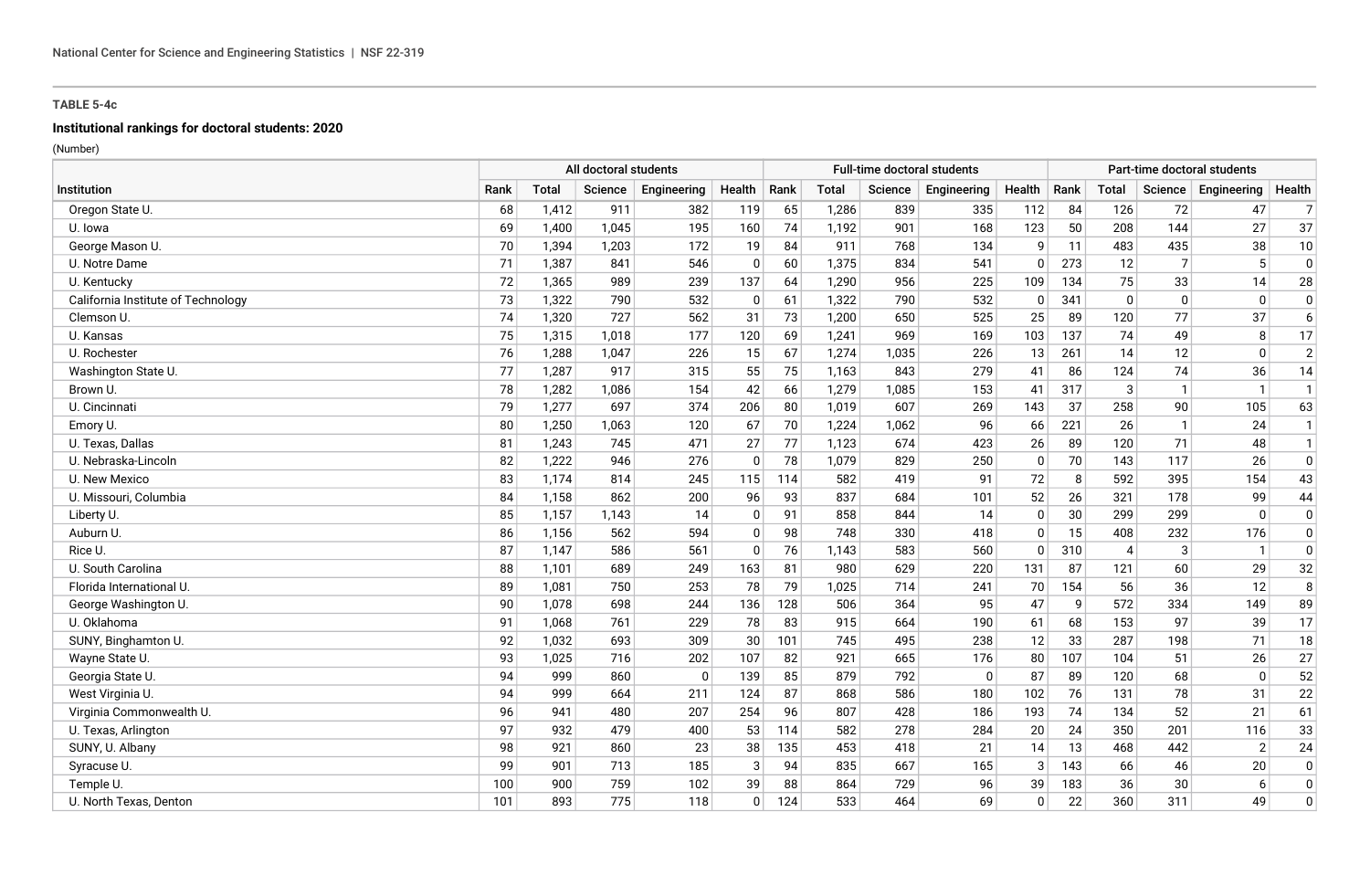# **Institutional rankings for doctoral students: 2020**

|                                         | All doctoral students |       |         |              |                |      |       |         | Full-time doctoral students |              |      |                |                | Part-time doctoral students |                |
|-----------------------------------------|-----------------------|-------|---------|--------------|----------------|------|-------|---------|-----------------------------|--------------|------|----------------|----------------|-----------------------------|----------------|
| Institution                             | Rank                  | Total | Science | Engineering  | Health         | Rank | Total | Science | Engineering                 | Health       | Rank | <b>Total</b>   | Science        | Engineering                 | Health         |
| Case Western Reserve U.                 | 102                   | 884   | 496     | 354          | 34             | 92   | 850   | 479     | 338                         | 33           | 188  | 34             | 17             | 16                          | $\mathbf{1}$   |
| Mississippi State U.                    | 103                   | 879   | 522     | 339          | 18             | 118  | 569   | 386     | 171                         | 12           | 28   | 310            | 136            | 168                         | 6              |
| U. Miami                                | 104                   | 876   | 707     | 124          | 45             | 90   | 862   | 695     | 123                         | 44           | 261  | 14             | 12             | $\mathbf{1}$                | $\mathbf{1}$   |
| U. California, San Francisco            | 105                   | 864   | 703     | 86           | 75             | 88   | 864   | 703     | 86                          | 75           | 341  | $\Omega$       | $\mathbf{0}$   | $\Omega$                    | $\mathbf 0$    |
| U. Texas Health Science Center, Houston | 106                   | 856   | 682     | 38           | 136            | 112  | 590   | 493     | 36                          | 61           | 34   | 266            | 189            | $\overline{2}$              | 75             |
| U. Oregon                               | 107                   | 850   | 843     | $\mathbf{0}$ | $\overline{7}$ | 95   | 822   | 817     | $\mathbf 0$                 | 5            | 213  | 28             | 26             | $\Omega$                    | $\overline{2}$ |
| U. Alabama, Tuscaloosa                  | 108                   | 844   | 540     | 274          | 30             | 98   | 748   | 495     | 234                         | 19           | 111  | 96             | 45             | 40                          | 11             |
| U. Arkansas, Fayetteville               | 108                   | 844   | 521     | 301          | 22             | 188  | 225   | 139     | 68                          | 18           | 6    | 619            | 382            | 233                         | $\overline{4}$ |
| U. Alabama, Birmingham                  | 110                   | 842   | 682     | 99           | 61             | 104  | 712   | 614     | 64                          | 34           | 78   | 130            | 68             | 35                          | 27             |
| U. Hawaii, Manoa                        | 111                   | 841   | 719     | 95           | 27             | 97   | 756   | 649     | 89                          | 18           | 120  | 85             | 70             | 6                           | 9              |
| Oklahoma State U.                       | 112                   | 806   | 626     | 180          | $\Omega$       | 110  | 597   | 455     | 142                         | 0            | 48   | 209            | 171            | 38                          | $\mathbf 0$    |
| Kansas State U                          | 113                   | 800   | 656     | 143          |                | 105  | 700   | 570     | 129                         |              | 109  | 100            | 86             | 14                          | $\mathbf 0$    |
| U. Wisconsin-Milwaukee                  | 114                   | 790   | 482     | 155          | 153            | 102  | 729   | 467     | 139                         | 123          | 147  | 61             | 15             | 16                          | $30\,$         |
| Tulane U.                               | 115                   | 768   | 627     | 77           | 64             | 98   | 748   | 612     | 77                          | 59           | 243  | 20             | 15             | $\mathbf{0}$                | 5              |
| U. Nevada, Reno                         | 116                   | 763   | 541     | 205          | 17             | 106  | 697   | 496     | 184                         | 17           | 143  | 66             | 45             | 21                          | $\mathbf 0$    |
| Drexel U.                               | 117                   | 752   | 424     | 295          | 33             | 107  | 671   | 379     | 267                         | 25           | 124  | 81             | 45             | 28                          | 8              |
| Tufts U.                                | 118                   | 731   | 532     | 159          | 40             | 103  | 714   | 521     | 153                         | 40           | 254  | 17             | 11             | 6                           | $\Omega$       |
| Claremont Graduate U.                   | 119                   | 721   | 637     | $\mathbf{0}$ | 84             | 127  | 516   | 456     | $\mathbf{0}$                | 60           | 51   | 205            | 181            | $\Omega$                    | 24             |
| U. Nevada, Las Vegas                    | 120                   | 709   | 551     | 93           | 65             | 126  | 519   | 423     | 71                          | 25           | 56   | 190            | 128            | 22                          | 40             |
| U. Maryland, Baltimore County           | 121                   | 685   | 553     | 132          | $\mathbf{0}$   | 119  | 559   | 446     | 113                         | 0            | 84   | 126            | 107            | 19                          | $\overline{0}$ |
| U. Louisville                           | 122                   | 665   | 399     | 161          | 105            | 113  | 583   | 355     | 149                         | 79           | 123  | 82             | 44             | 12                          | 26             |
| Dartmouth C.                            | 123                   | 661   | 531     | 124          | 6              | 108  | 661   | 531     | 124                         | 6            | 341  | 0              | $\mathbf{0}$   | $\mathbf{0}$                | $\mathbf 0$    |
| Lehigh U.                               | 124                   | 647   | 306     | 341          | $\Omega$       | 110  | 597   | 280     | 317                         | 0            | 162  | 50             | 26             | 24                          | $\mathbf 0$    |
| U. North Carolina, Charlotte            | 125                   | 633   | 420     | 174          | 39             | 132  | 471   | 315     | 134                         | 22           | 62   | 162            | 105            | 40                          | 17             |
| U. Texas, San Antonio                   | 126                   | 632   | 390     | 235          | $\overline{7}$ | 148  | 383   | 251     | 131                         | $\mathbf{1}$ | 39   | 249            | 139            | 104                         | 6              |
| <b>Colorado School of Mines</b>         | 127                   | 607   | 178     | 429          | $\Omega$       | 120  | 556   | 165     | 391                         | 0            | 160  | 51             | 13             | 38                          | $\mathbf 0$    |
| U. Massachusetts, Boston                | 128                   | 597   | 499     | $\mathbf 0$  | 98             | 143  | 401   | 359     | $\Omega$                    | 42           | 55   | 196            | 140            | $\Omega$                    | 56             |
| Georgetown U.                           | 129                   | 593   | 589     | 0            | 4              | 116  | 579   | 575     | 0                           | 4            | 261  | 14             | 14             | $\Omega$                    | 0              |
| Fielding Graduate U.                    | 130                   | 592   | 592     | $\mathbf 0$  | $\Omega$       | 128  | 506   | 506     | $\Omega$                    | $\mathbf{0}$ | 117  | 86             | 86             | $\Omega$                    | $\mathbf 0$    |
| Old Dominion U.                         | 130                   | 592   | 340     | 218          | 34             | 181  | 256   | 175     | 64                          | 17           | 25   | 336            | 165            | 154                         | 17             |
| Kent State U.                           | 132                   | 590   | 520     | $\mathbf 0$  | 70             | 120  | 556   | 498     | $\Omega$                    | 58           | 188  | 34             | 22             | $\Omega$                    | 12             |
| U. California, Merced                   | 133                   | 580   | 410     | 141          | 29             | 117  | 578   | 408     | 141                         | 29           | 320  | $\overline{2}$ | $\overline{2}$ | $\Omega$                    | $\Omega$       |
| Missouri U. of Science and Technology   | 134                   | 576   | 157     | 419          | $\Omega$       | 138  | 433   | 131     | 302                         | $\mathbf{0}$ | 70   | 143            | 26             | 117                         | $\Omega$       |
| Baylor U.                               | 135                   | 559   | 484     | 60           | 15             | 125  | 522   | 454     | 55                          | 13           | 181  | 37             | 30             | 5 <sup>1</sup>              | $\overline{2}$ |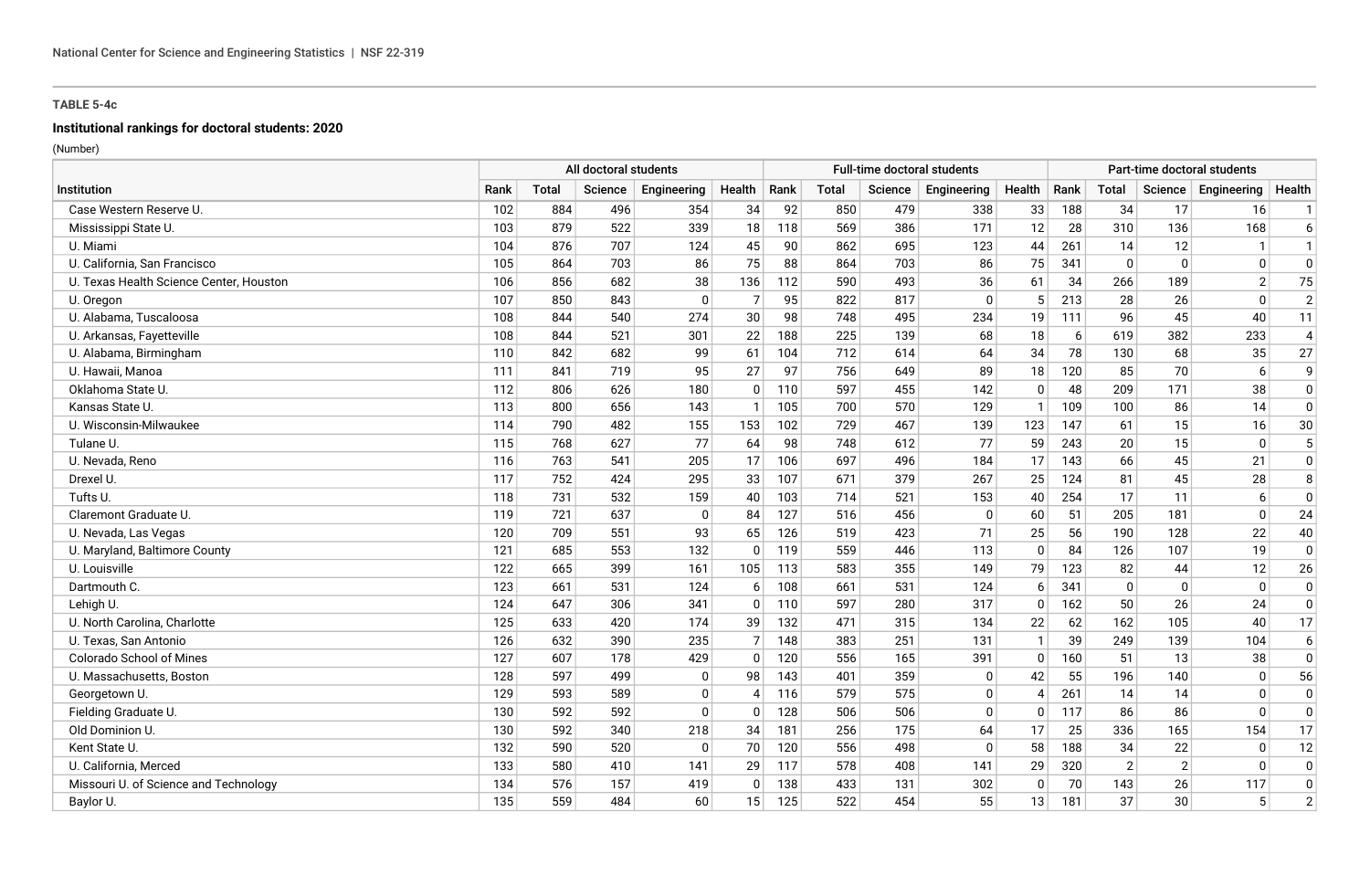# **Institutional rankings for doctoral students: 2020**

|                                      | All doctoral students |              |         |             |                          |      |              |         | <b>Full-time doctoral students</b> |                |      |                |                | Part-time doctoral students |                |
|--------------------------------------|-----------------------|--------------|---------|-------------|--------------------------|------|--------------|---------|------------------------------------|----------------|------|----------------|----------------|-----------------------------|----------------|
| Institution                          | Rank                  | <b>Total</b> | Science | Engineering | Health                   | Rank | <b>Total</b> | Science | Engineering                        | Health         | Rank | <b>Total</b>   | Science        | Engineering                 | Health         |
| Baylor C. of Medicine                | 136                   | 552          | 550     | 0           | $\overline{2}$           | 122  | 552          | 550     | 0                                  | $\overline{2}$ | 341  | $\Omega$       | $\Omega$       | $\Omega$                    | 0              |
| U. Massachusetts, Lowell             | 137                   | 534          | 233     | 256         | 45                       | 153  | 366          | 175     | 176                                | 15             | 61   | 168            | 58             | 80                          | 30             |
| U. Texas, El Paso                    | 138                   | 507          | 284     | 194         | 29                       | 165  | 322          | 195     | 115                                | 12             | 57   | 185            | 89             | 79                          | 17             |
| U. Memphis                           | 139                   | 497          | 366     | 106         | 25                       | 167  | 296          | 227     | 52                                 | 17             | 53   | 201            | 139            | 54                          | 8              |
| North Dakota State U.                | 140                   | 494          | 342     | 130         | 22                       | 174  | 284          | 207     | 63                                 | 14             | 47   | 210            | 135            | 67                          | 8              |
| U. Mississippi                       | 141                   | 492          | 319     | 41          | 132                      | 133  | 463          | 302     | 37                                 | 124            | 208  | 29             | 17             |                             | 8              |
| U. Texas Southwestern Medical Center | 142                   | 491          | 440     | 51          | $\Omega$                 | 130  | 489          | 438     | 51                                 | $\Omega$       | 320  | $\overline{2}$ | $\overline{2}$ | $\Omega$                    | $\mathbf 0$    |
| Boston C.                            | 143                   | 485          | 464     | 0           | 21                       | 131  | 479          | 461     | 0                                  | 18             | 296  | 6              | 3              | $\Omega$                    | 3              |
| New Jersey Institute of Technology   | 144                   | 478          | 245     | 233         | $\Omega$                 | 142  | 403          | 211     | 192                                | $\Omega$       | 134  | 75             | 34             | 41                          | $\mathbf 0$    |
| Howard U.                            | 144                   | 478          | 410     | 34          | 34                       | 160  | 335          | 281     | 29                                 | 25             | 70   | 143            | 129            | 5                           | 9              |
| U. Toledo                            | 146                   | 474          | 310     | 102         | 62                       | 156  | 346          | 231     | 67                                 | 48             | 80   | 128            | 79             | 35                          | 14             |
| U. Wyoming                           | 147                   | 472          | 352     | 120         | $\Omega$                 | 150  | 377          | 289     | 88                                 | 0              | 112  | 95             | 63             | 32                          | $\mathbf 0$    |
| Utah State U.                        | 148                   | 471          | 366     | 105         | $\Omega$                 | 211  | 155          | 122     | 33                                 | $\mathbf{0}$   | 27   | 316            | 244            | 72                          | $\mathbf 0$    |
| U. New Hampshire                     | 149                   | 469          | 377     | 92          | $\Omega$                 | 136  | 452          | 365     | 87                                 | $\Omega$       | 254  | 17             | 12             | 5                           | 0              |
| Michigan Technological U.            | 149                   | 469          | 229     | 240         | $\Omega$                 | 151  | 376          | 193     | 183                                | $\Omega$       | 113  | 93             | 36             | 57                          | $\mathbf 0$    |
| Texas Woman's U.                     | 149                   | 469          | 238     | 0           | 231                      | 258  | 78           | 59      | 0                                  | 19             | 20   | 391            | 179            | $\mathbf 0$                 | 212            |
| Brandeis U.                          | 152                   | 465          | 465     | $\mathbf 0$ | $\Omega$                 | 134  | 459          | 459     | $\Omega$                           | $\Omega$       | 296  | 6              | 6              | $\Omega$                    | $\overline{0}$ |
| Western Michigan U.                  | 153                   | 463          | 307     | 117         | 39                       | 141  | 417          | 291     | 107                                | 19             | 169  | 46             | 16             | 10                          | 20             |
| New Mexico State U.                  | 153                   | 463          | 317     | 131         | 15                       | 147  | 385          | 274     | 104                                | $\overline{7}$ | 127  | 78             | 43             | 27                          | 8              |
| Florida Atlantic U.                  | 155                   | 461          | 321     | 96          | 44                       | 189  | 218          | 163     | 45                                 | 10             | 42   | 243            | 158            | 51                          | 34             |
| Southern Illinois U., Carbondale     | 156                   | 459          | 360     | 99          | $\Omega$                 | 162  | 332          | 276     | 56                                 | $\overline{0}$ | 82   | 127            | 84             | 43                          | $\mathbf 0$    |
| Portland State U.                    | 157                   | 452          | 365     | 77          | 10                       | 169  | 291          | 252     | 38                                 | $\mathbf{1}$   | 64   | 161            | 113            | 39                          | 9              |
| U. Akron                             | 158                   | 447          | 253     | 190         | $\boldsymbol{\varDelta}$ | 154  | 362          | 202     | 158                                | 2              | 120  | 85             | 51             | 32                          | $\overline{2}$ |
| Saint Louis U.                       | 159                   | 446          | 291     | 36          | 119                      | 140  | 423          | 276     | 32                                 | 115            | 230  | 23             | 15             | 4                           | $\overline{4}$ |
| U. Vermont                           | 159                   | 446          | 385     | 43          | 18                       | 145  | 396          | 352     | 36                                 | 8              | 162  | 50             | 33             | $\overline{7}$              | 10             |
| Worcester Polytechnic Institute      | 161                   | 442          | 199     | 243         | $\Omega$                 | 166  | 313          | 138     | 175                                | $\mathbf{0}$   | 79   | 129            | 61             | 68                          | $\mathbf 0$    |
| Palo Alto U.                         | 162                   | 441          | 441     | $\mathbf 0$ | $\Omega$                 | 137  | 436          | 436     | $\mathbf{0}$                       | $\mathbf{0}$   | 303  | 5              | 5              | $\Omega$                    | $\mathbf 0$    |
| Montana State U.                     | 163                   | 436          | 354     | 82          | $\Omega$                 | 146  | 387          | 315     | 72                                 | 0              | 164  | 49             | 39             | 10 <sup>1</sup>             | 0              |
| U. Rhode Island                      | 164                   | 431          | 278     | 94          | 59                       | 155  | 354          | 238     | 76                                 | 40             | 128  | 77             | 40             | 18                          | 19             |
| San Diego State U.                   | 165                   | 429          | 275     | 53          | 101                      | 139  | 429          | 275     | 53                                 | 101            | 341  | $\Omega$       | $\Omega$       | $\mathbf{0}$                | $\mathbf 0$    |
| Illinois Institute of Technology     | 166                   | 427          | 245     | 182         | $\Omega$                 | 144  | 400          | 232     | 168                                | 0              | 217  | 27             | 13             | 14                          | $\mathbf 0$    |
| Florida Institute of Technology      | 167                   | 404          | 278     | 126         | $\Omega$                 | 149  | 382          | 269     | 113                                | $\Omega$       | 234  | 22             | 9              | 13                          | 0              |
| U. Southern Mississippi              | 168                   | 401          | 258     | 69          | 74                       | 174  | 284          | 161     | 69                                 | 54             | 94   | 117            | 97             | $\Omega$                    | 20             |
| U. Idaho                             | 169                   | 399          | 280     | 119         | $\Omega$                 | 171  | 288          | 219     | 69                                 | $\overline{0}$ | 99   | 111            | 61             | 50                          | $\Omega$       |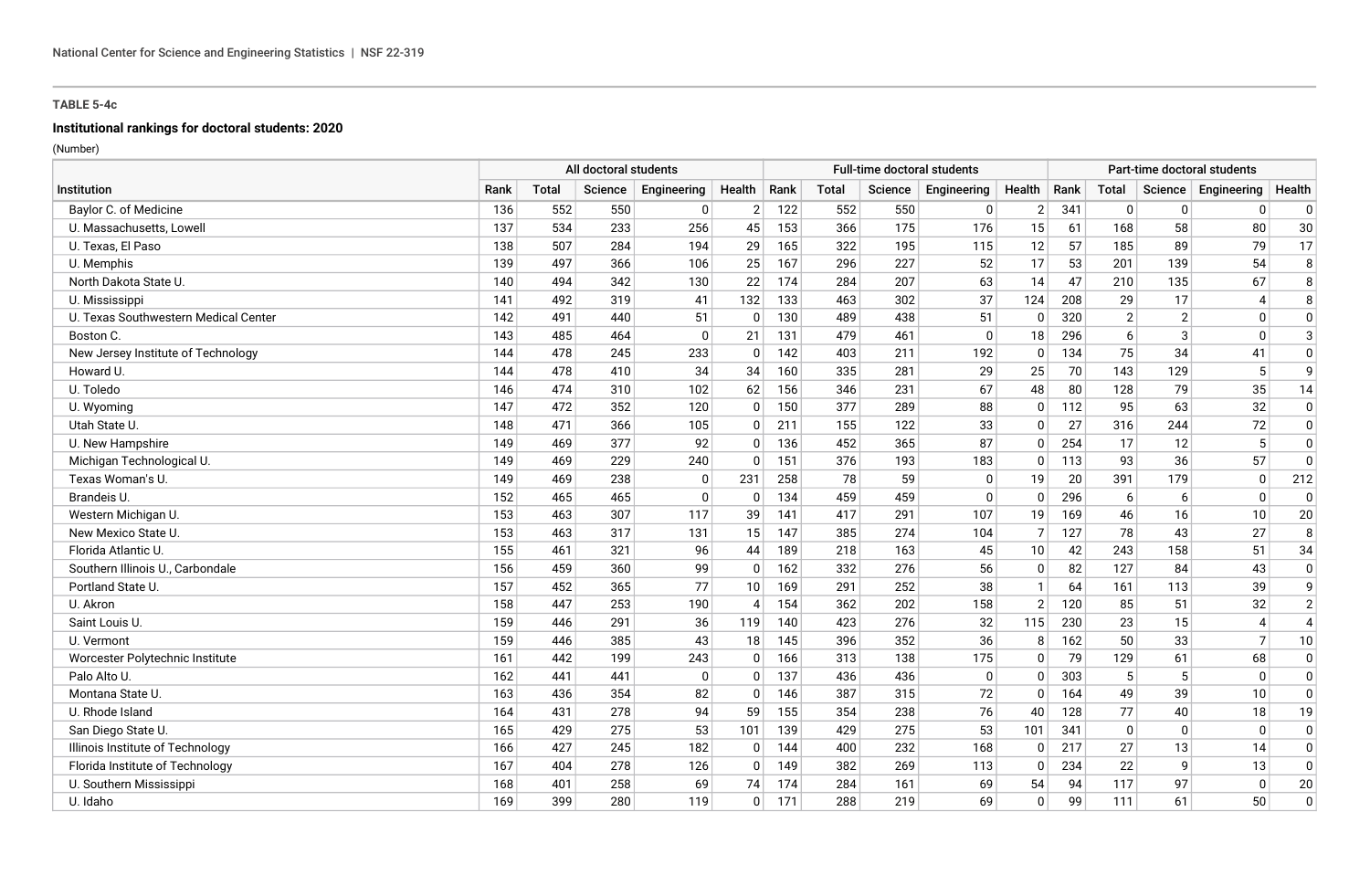# **Institutional rankings for doctoral students: 2020**

|                                                    |      | All doctoral students |         |              |                | <b>Full-time doctoral students</b> |       |         |                |                 | Part-time doctoral students |                |                |              |                |
|----------------------------------------------------|------|-----------------------|---------|--------------|----------------|------------------------------------|-------|---------|----------------|-----------------|-----------------------------|----------------|----------------|--------------|----------------|
| Institution                                        | Rank | Total                 | Science | Engineering  | Health         | Rank                               | Total | Science | Engineering    | Health          | Rank                        | <b>Total</b>   | Science        | Engineering  | Health         |
| U. North Dakota                                    | 170  | 398                   | 193     | 162          | 43             | 180                                | 257   | 135     | 99             | 23              | 73                          | 141            | 58             | 63           | 20             |
| Southern Methodist U.                              | 171  | 396                   | 269     | 127          | $\Omega$       | 157                                | 343   | 241     | 102            | $\mathbf{0}$    | 158                         | 53             | 28             | 25           | $\mathbf 0$    |
| Ohio U.                                            | 172  | 395                   | 255     | 116          | 24             | 164                                | 326   | 232     | 74             | 20              | 141                         | 69             | 23             | 42           | $\overline{4}$ |
| U. North Carolina, Greensboro                      | 173  | 383                   | 204     | $\Omega$     | 179            | 215                                | 150   | 101     | $\mathbf{0}$   | 49              | 44                          | 233            | 103            | $\Omega$     | 130            |
| U. Maine                                           | 174  | 380                   | 269     | 111          | 0              | 152                                | 367   | 260     | 107            | 0               | 268                         | 13             | 9              |              | $\mathbf 0$    |
| Stevens Institute of Technology                    | 175  | 374                   | 139     | 235          | $\Omega$       | 157                                | 343   | 131     | 212            | $\mathbf{0}$    | 202                         | 31             | 8              | 23           | $\Omega$       |
| U. Missouri, Kansas City                           | 176  | 370                   | 244     | 60           | 66             | 254                                | 80    | 73      | 3              | 4               | 32                          | 290            | 171            | 57           | 62             |
| New School                                         | 177  | 369                   | 369     | 0            | $\mathbf{0}$   | 159                                | 340   | 340     | 0              | $\mathbf{0}$    | 208                         | 29             | 29             | $\mathbf{0}$ | $\mathbf 0$    |
| Rochester Institute of Technology                  | 178  | 366                   | 245     | 121          | 0              | 161                                | 334   | 223     | 111            | 0               | 195                         | 32             | 22             | 10           | $\mathbf 0$    |
| Brigham Young U.                                   | 179  | 360                   | 211     | 147          | $\overline{2}$ | 273                                | 63    | 24      | 38             |                 | 31                          | 297            | 187            | 109          | $\mathbf{1}$   |
| Marquette U.                                       | 180  | 359                   | 214     | 101          | 44             | 185                                | 238   | 150     | 67             | 21              | 87                          | 121            | 64             | 34           | 23             |
| Northern Illinois U.                               | 181  | 353                   | 300     | $\mathbf{1}$ | 52             | 197                                | 192   | 186     | $\mathbf{1}$   | 5               | 64                          | 161            | 114            | $\mathbf{0}$ | 47             |
| U. Nebraska, Medical Center                        | 182  | 334                   | 304     | 0            | 30             | 198                                | 190   | 171     | $\mathbf 0$    | 19              | 69                          | 144            | 133            | $\mathbf{0}$ | 11             |
| Columbia U., Teachers C.                           | 183  | 333                   | 281     | 0            | 52             | 184                                | 254   | 224     | $\Omega$       | 30              | 126                         | 79             | 57             | $\Omega$     | 22             |
| U. Massachusetts, Medical School                   | 184  | 330                   | 330     | 0            | 0              | 163                                | 330   | 330     | $\mathbf 0$    | 0               | 341                         | 0              | 0              | $\Omega$     | $\mathbf 0$    |
| Oakland U.                                         | 185  | 320                   | 138     | 173          | 9              | 200                                | 189   | 100     | 82             | 7               | 76                          | 131            | 38             | 91           | $\overline{2}$ |
| Carlos Albizu U.                                   | 186  | 313                   | 313     | 0            | 0              | 171                                | 288   | 288     | 0              | $\mathbf{0}$    | 226                         | 25             | 25             | $\Omega$     | $\Omega$       |
| Bowling Green State U.                             | 187  | 308                   | 300     | 0            | 8              | 187                                | 232   | 225     | $\mathbf 0$    | $\overline{7}$  | 129                         | 76             | 75             | $\Omega$     | $\mathbf{1}$   |
| U. Puerto Rico, Rio Piedras                        | 188  | 302                   | 302     | $\mathbf 0$  | $\Omega$       | 168                                | 292   | 292     | $\mathbf{0}$   | $\Omega$        | 282                         | 10             | 10             | $\Omega$     | $\mathbf{0}$   |
| Northern Arizona U.                                | 189  | 299                   | 266     | 33           | $\Omega$       | 178                                | 265   | 236     | 29             | $\mathbf{0}$    | 188                         | 34             | 30             |              | $\mathbf 0$    |
| U. Louisiana, Lafayette                            | 190  | 293                   | 185     | 91           | 17             | 182                                | 255   | 171     | 74             | 10 <sup>1</sup> | 178                         | 38             | 14             | 17           | $\overline{7}$ |
| <b>Scripps Research Institute</b>                  | 191  | 291                   | 291     | 0            | $\mathbf{0}$   | 169                                | 291   | 291     | $\mathbf 0$    | <sup>0</sup>    | 341                         | $\mathbf{0}$   | $\Omega$       | $\mathbf{0}$ | $\mathbf 0$    |
| Albert Einstein C. of Medicine                     | 192  | 287                   | 283     | $\mathbf 0$  | 4              | 173                                | 287   | 283     | $\mathbf{0}$   |                 | 341                         | $\Omega$       | $\Omega$       | n            | $\mathbf{0}$   |
| U. Alabama, Huntsville                             | 193  | 282                   | 119     | 152          | 11             | 204                                | 175   | 86      | 81             |                 | 101                         | 107            | 33             | 71           | $\mathbf{3}$   |
| Oregon Health and Science U.                       | 194  | 280                   | 191     | 66           | 23             | 177                                | 269   | 188     | 63             | 18              | 277                         | 11             | 3              | 3            | 5              |
| Wake Forest U.                                     | 195  | 277                   | 228     | 49           | $\Omega$       | 176                                | 275   | 226     | 49             | 0               | 320                         | $\overline{2}$ | $\overline{2}$ | $\Omega$     | $\mathbf 0$    |
| North Carolina Agricultural and Technical State U. | 196  | 276                   | 77      | 199          | <sup>0</sup>   | 207                                | 164   | 54      | 110            | $\mathbf{0}$    | 97                          | 112            | 23             | 89           | $\mathbf 0$    |
| Pontifical Catholic U. Puerto Rico                 | 197  | 273                   | 273     | 0            | 0              | 249                                | 100   | 100     | $\mathbf 0$    | $\mathbf{0}$    | 58                          | 173            | 173            | $\mathbf{0}$ | $\mathbf 0$    |
| Boise State U                                      | 198  | 266                   | 175     | 91           | $\Omega$       | 192                                | 201   | 128     | 73             | $\mathbf{0}$    | 145                         | 65             | 47             | 18           | $\mathbf 0$    |
| U. Texas Health Science Center, San Antonio        | 199  | 260                   | 201     | 12           | 47             | 193                                | 200   | 188     | $\overline{4}$ | 8               | 149                         | 60             | 13             | 8            | 39             |
| Mayo Clinic, Mayo Graduate School                  | 200  | 259                   | 216     | 43           | $\Omega$       | 179                                | 259   | 216     | 43             | $\mathbf{0}$    | 341                         | $\Omega$       | $\Omega$       | $\Omega$     | $\Omega$       |
| Rockefeller U.                                     | 201  | 255                   | 255     | 0            | 0              | 182                                | 255   | 255     | 0              | 0               | 341                         | $\Omega$       | $\Omega$       | $\Omega$     | $\Omega$       |
| Fordham U                                          | 202  | 254                   | 254     | $\mathbf 0$  | $\Omega$       | 221                                | 139   | 139     | 0              | 0               | 95                          | 115            | 115            | $\Omega$     | $\Omega$       |
| U. Arkansas, Little Rock                           | 203  | 249                   | 226     | 23           | $\Omega$       | 227                                | 136   | 123     | 13             | $\mathbf{0}$    | 96                          | 113            | 103            | 10           | $\mathbf{0}$   |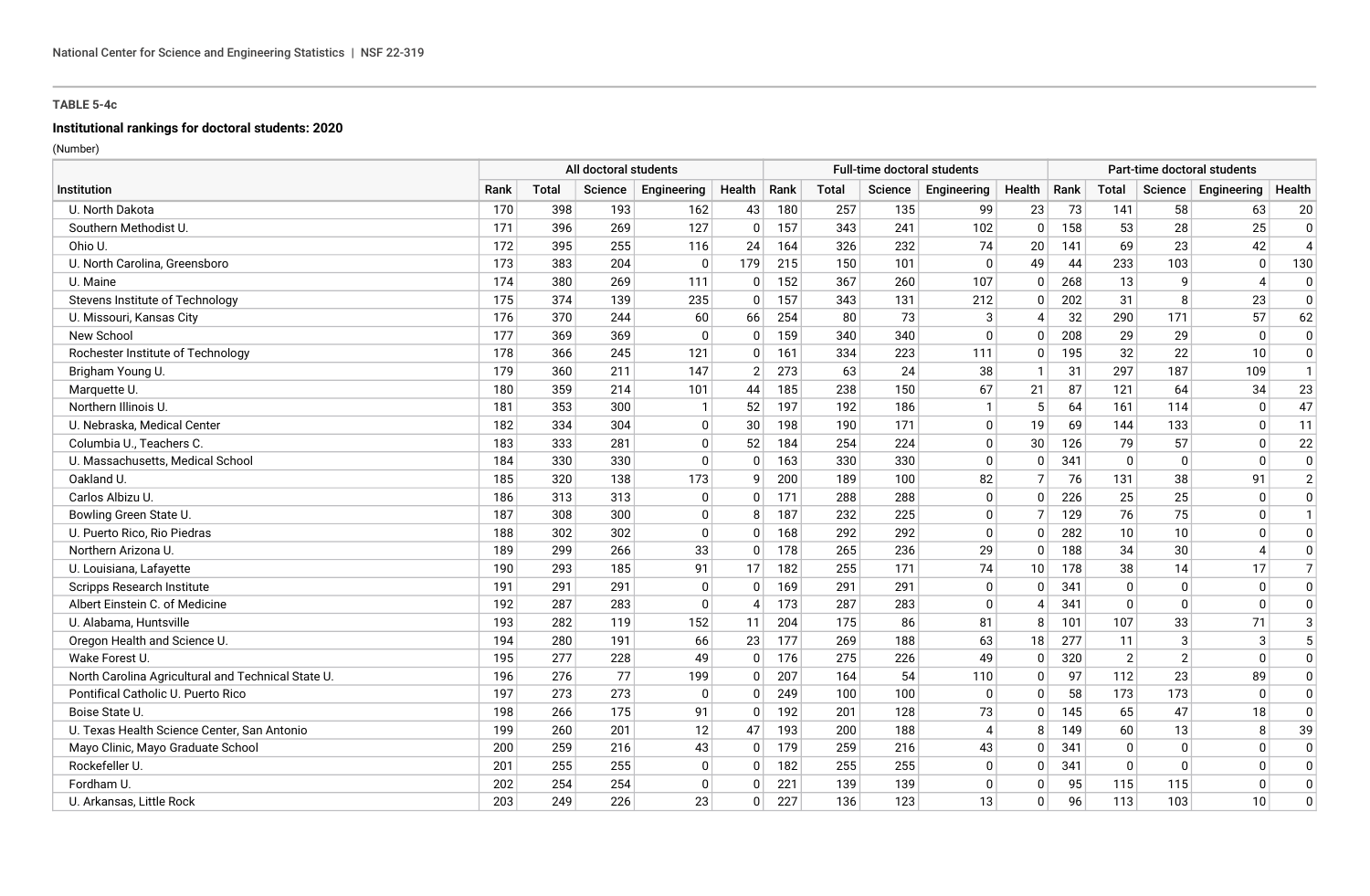# **Institutional rankings for doctoral students: 2020**

|                                     |      | All doctoral students |              |                |              |      |       | <b>Full-time doctoral students</b> |                |                |      |                |                | Part-time doctoral students |                |
|-------------------------------------|------|-----------------------|--------------|----------------|--------------|------|-------|------------------------------------|----------------|----------------|------|----------------|----------------|-----------------------------|----------------|
| Institution                         | Rank | Total                 | Science      | Engineering    | Health       | Rank | Total | Science                            | Engineering    | Health         | Rank | Total          | Science        | Engineering                 | Health         |
| Medical C. Wisconsin                | 204  | 244                   | 187          | 34             | 23           | 186  | 233   | 187                                | 32             | 14             | 277  | 11             | $\mathbf{0}$   | 2 <sup>2</sup>              | 9              |
| American U.                         | 205  | 238                   | 238          | $\overline{0}$ | $\mathbf{0}$ | 190  | 216   | 216                                | $\mathbf{0}$   | $\mathbf{0}$   | 234  | 22             | 22             | $\mathbf{0}$                | $\mathbf 0$    |
| A. T. Still U.                      | 206  | 232                   | $\mathbf{0}$ | $\mathbf 0$    | 232          | 209  | 156   | 0                                  | $\Omega$       | 156            | 129  | 76             | $\Omega$       | $\Omega$                    | 76             |
| U. Alaska, Fairbanks                | 207  | 228                   | 210          | 18             | $\mathbf{0}$ | 251  | 96    | 88                                 | 8              | $\mathbf{0}$   | 75   | 132            | 122            | 10                          | $\Omega$       |
| Loma Linda U.                       | 208  | 227                   | 139          | $\mathbf 0$    | 88           | 232  | 126   | 99                                 | $\mathbf 0$    | 27             | 108  | 101            | 40             | $\Omega$                    | 61             |
| South Dakota State U.               | 209  | 224                   | 168          | 44             | 12           | 216  | 148   | 111                                | 30             | 7 <sup>1</sup> | 129  | 76             | 57             | 14                          | 5              |
| C. of William and Mary              | 210  | 216                   | 216          | $\overline{0}$ | 0            | 196  | 195   | 195                                | $\mathbf 0$    | 0              | 238  | 21             | 21             | $\mathbf{0}$                | $\Omega$       |
| U. South Dakota                     | 211  | 213                   | 166          | 11             | 36           | 214  | 154   | 135                                | 9              | 10             | 151  | 59             | 31             | $\overline{2}$              | 26             |
| U. Missouri, Saint Louis            | 211  | 213                   | 183          | $\mathbf 0$    | 30           | 223  | 137   | 129                                | $\mathbf 0$    | 8              | 129  | 76             | 54             | $\Omega$                    | 22             |
| Seton Hall U.                       | 213  | 211                   | 88           | $\mathbf 0$    | 123          | 301  | 42    | 34                                 | $\Omega$       |                | 60   | 169            | 54             | $\Omega$                    | 115            |
| Morgan State U.                     | 214  | 210                   | 59           | 85             | 66           | 195  | 198   | 57                                 | 77             | 64             | 273  | 12             | $\overline{2}$ | 8                           | $\overline{2}$ |
| U. Montana                          | 215  | 209                   | 195          | $\overline{0}$ | 14           | 237  | 116   | 109                                | $\mathbf 0$    | 7 <sup>1</sup> | 113  | 93             | 86             | $\Omega$                    | $\overline{7}$ |
| U. Denver                           | 216  | 207                   | 182          | 25             | 0            | 198  | 190   | 167                                | 23             | 0              | 254  | 17             | 15             | $\overline{2}$              | $\pmb{0}$      |
| Duquesne U.                         | 217  | 205                   | 108          | $\overline{0}$ | 97           | 201  | 182   | 102                                | $\Omega$       | 80             | 230  | 23             | 6              | $\Omega$                    | 17             |
| East Carolina U.                    | 218  | 204                   | 168          | $\overline{0}$ | 36           | 206  | 168   | 157                                | $\mathbf 0$    | 11             | 183  | 36             | 11             | $\mathbf{0}$                | 25             |
| U. Tulsa                            | 219  | 203                   | 127          | 76             | $\mathbf 0$  | 191  | 203   | 127                                | 76             | $\mathbf{0}$   | 341  | $\mathbf 0$    | $\mathbf{0}$   | $\Omega$                    | $\mathbf 0$    |
| Wright State U.                     | 219  | 203                   | 108          | 95             | 0            | 217  | 142   | 79                                 | 63             | $\mathbf{0}$   | 147  | 61             | 29             | 32                          | $\Omega$       |
| Keiser U., Fort Lauderdale          | 219  | 203                   | 203          | $\overline{0}$ | $\Omega$     | 236  | 117   | 117                                | $\mathbf 0$    | $\mathbf{0}$   | 117  | 86             | 86             | $\Omega$                    | $\Omega$       |
| U. South Alabama                    | 222  | 201                   | 171          | 23             | 7            | 205  | 171   | 150                                | 14             | 7 <sup>1</sup> | 205  | 30             | 21             | q                           | $\Omega$       |
| U. Tennessee, Health Science Center | 223  | 200                   | 133          | $\overline{2}$ | 65           | 193  | 200   | 133                                | $\overline{2}$ | 65             | 341  | $\mathbf 0$    | $\mathbf{0}$   | $\Omega$                    | $\mathbf{0}$   |
| Antioch U.                          | 224  | 199                   | 199          | $\overline{0}$ | $\mathbf 0$  | 211  | 155   | 155                                | $\mathbf{0}$   | $\mathbf{0}$   | 172  | 44             | 44             | $\Omega$                    | $\Omega$       |
| Wichita State U.                    | 224  | 199                   | 108          | 86             | 5            | 253  | 89    | 61                                 | 26             | $\overline{2}$ | 100  | 110            | 47             | 60                          | 3              |
| U. Texas Medical Branch             | 226  | 187                   | 177          | $\mathbf 0$    | 10           | 209  | 156   | 150                                | $\mathbf{0}$   | 6              | 202  | 31             | 27             | $\Omega$                    | $\overline{4}$ |
| Long Island U.                      | 227  | 186                   | 152          | $\overline{0}$ | 34           | 268  | 68    | 59                                 | 0              | 9              | 92   | 118            | 93             | $\Omega$                    | 25             |
| Miami U.                            | 228  | 185                   | 185          | $\overline{0}$ | $\mathbf{0}$ | 202  | 181   | 181                                | $\mathbf{0}$   | $\mathbf{0}$   | 310  | $\overline{4}$ | Δ              | $\Omega$                    | $\mathbf 0$    |
| Loyola U., Chicago                  | 228  | 185                   | 185          | $\overline{0}$ | 0            | 203  | 179   | 179                                | $\Omega$       | $\Omega$       | 296  | 6              | 6              | $\mathbf{0}$                | 0              |
| Louisiana Tech U.                   | 230  | 183                   | 109          | 74             | $\Omega$     | 227  | 136   | 73                                 | 63             | $\Omega$       | 167  | 47             | 36             | 11                          | 0              |
| St. John's U., Queens               | 231  | 181                   | 78           | $\mathbf 0$    | 103          | 242  | 105   | 63                                 | $\mathbf{0}$   | 42             | 129  | 76             | 15             | $\mathbf{0}$                | 61             |
| Catholic U. of America              | 232  | 179                   | 107          | 72             | $\mathbf{0}$ | 218  | 141   | 78                                 | 63             | $\mathbf{0}$   | 178  | 38             | 29             | $\mathsf{q}$                | $\mathbf 0$    |
| U. Massachusetts, Dartmouth         | 233  | 176                   | 88           | 62             | 26           | 266  | 69    | 33                                 | 36             | $\Omega$       | 101  | 107            | 55             | 26                          | 26             |
| Texas State U.                      | 234  | 175                   | 131          | 44             | $\Omega$     | 230  | 128   | 92                                 | 36             | $\mathbf{0}$   | 167  | 47             | 39             | 8                           | $\Omega$       |
| Cleveland State U.                  | 235  | 173                   | 105          | 68             | $\Omega$     | 222  | 138   | 86                                 | 52             | 0              | 187  | 35             | 19             | 16                          | $\Omega$       |
| Idaho State U.                      | 235  | 173                   | 105          | 41             | 27           | 242  | 105   | 74                                 | 15             | 16             | 142  | 68             | 31             | 26                          | 11             |
| U. Arkansas for Medical Sciences    | 237  | 171                   | 97           | $\overline{0}$ | 74           | 240  | 109   | 78                                 | $\mathbf{0}$   | 31             | 146  | 62             | 19             | $\mathbf{0}$                | 43             |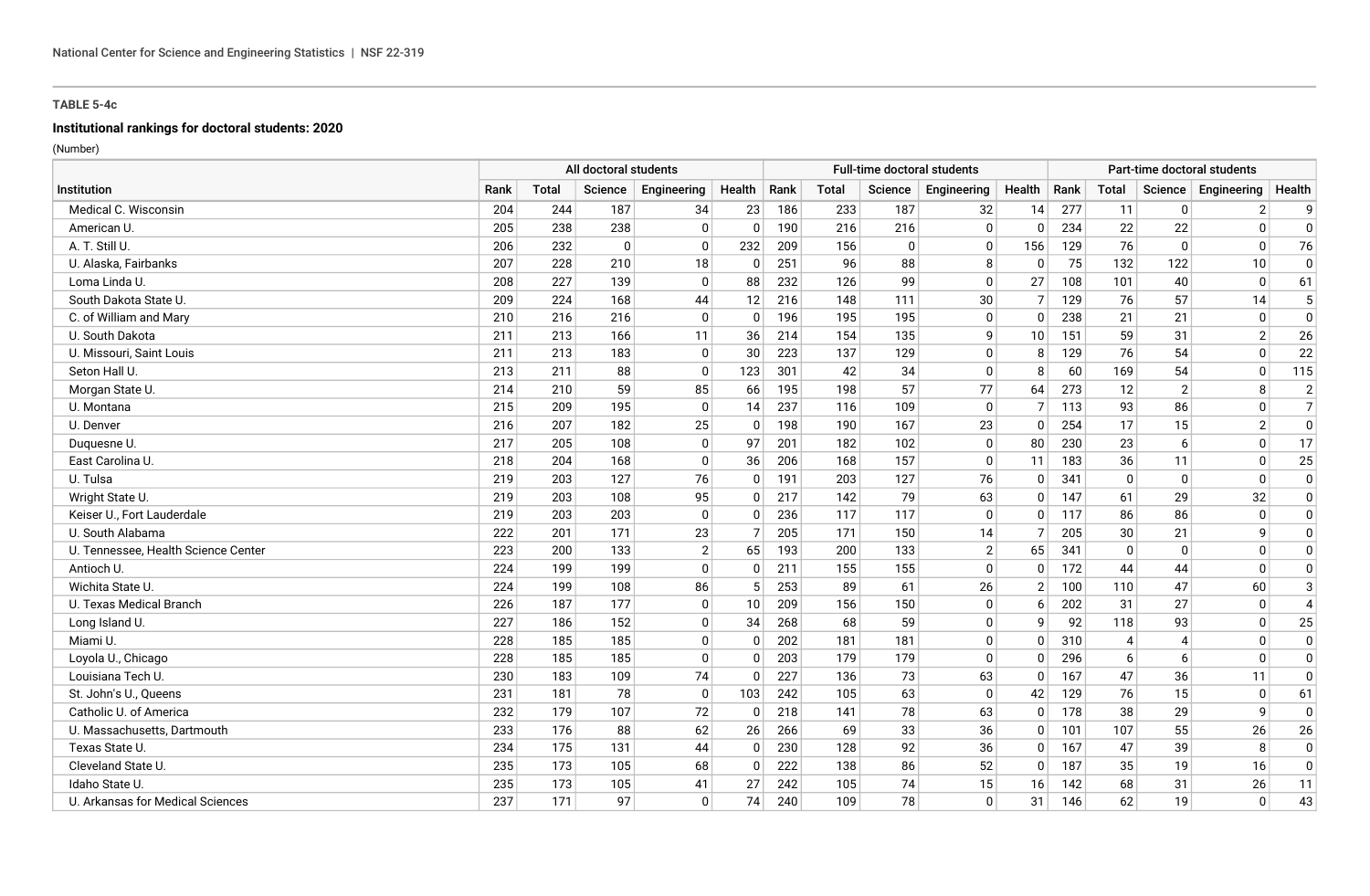# **Institutional rankings for doctoral students: 2020**

|                                                  | All doctoral students |       |          |                |             |      |       |                | <b>Full-time doctoral students</b> |                |      |                |                | Part-time doctoral students |                |
|--------------------------------------------------|-----------------------|-------|----------|----------------|-------------|------|-------|----------------|------------------------------------|----------------|------|----------------|----------------|-----------------------------|----------------|
| Institution                                      | Rank                  | Total | Science  | Engineering    | Health      | Rank | Total | Science        | Engineering                        | Health         | Rank | <b>Total</b>   | Science        | Engineering                 | Health         |
| Central Michigan U.                              | 238                   | 167   | 167      | 0              | $\Omega$    | 268  | 68    | 68             | $\overline{0}$                     | 0 <sup>1</sup> | 110  | 99             | 99             | $\Omega$                    | $\mathbf{0}$   |
| U. Puerto Rico, Mayaguez                         | 239                   | 166   | 61       | 105            | 0           | 208  | 158   | 59             | 99                                 | $\mathbf{0}$   | 288  | 8              | 2              | 6                           | $\mathbf 0$    |
| Medical U. South Carolina                        | 240                   | 163   | 121      | $\mathbf 0$    | 42          | 219  | 140   | 121            | $\Omega$                           | 19             | 230  | 23             | $\mathbf{0}$   | $\Omega$                    | 23             |
| Jackson State U.                                 | 241                   | 161   | 69       | 18             | 74          | 297  | 43    | 30             | 8                                  | 5              | 92   | 118            | 39             | 10                          | 69             |
| U. Puerto Rico, Medical Sciences Campus          | 242                   | 160   | 77       | $\mathbf 0$    | 83          | 219  | 140   | 70             | $\Omega$                           | 70             | 243  | 20             | $\overline{7}$ | $\Omega$                    | 13             |
| Dakota State U.                                  | 243                   | 157   | 157      | $\mathbf 0$    | $\Omega$    | 250  | 98    | 98             | $\mathbf{0}$                       | 0 <sup>1</sup> | 151  | 59             | 59             | $\Omega$                    | $\mathbf 0$    |
| Clarkson U.                                      | 244                   | 156   | 70       | 86             | 0           | 211  | 155   | 70             | 85                                 | $\mathbf{0}$   | 333  | $\mathbf{1}$   | $\Omega$       |                             | 0              |
| U. New Orleans                                   | 245                   | 155   | 96       | 59             | $\mathbf 0$ | 246  | 103   | 64             | 39                                 | $\mathbf{0}$   | 159  | 52             | 32             | 20                          | $\mathbf{0}$   |
| East Tennessee State U.                          | 246                   | 149   | 73       | $\mathbf 0$    | 76          | 244  | 104   | 59             | $\mathbf{0}$                       | 45             | 171  | 45             | 14             | $\mathbf{0}$                | 31             |
| Florida A&M U.                                   | 247                   | 145   | 50       | 54             | 41          | 231  | 127   | 43             | 50                                 | 34             | 251  | 18             | $\overline{7}$ | 4                           | $\overline{7}$ |
| Air Force Institute of Technology                | 247                   | 145   | 34       | 111            | $\Omega$    | 234  | 123   | 26             | 97                                 | $\Omega$       | 234  | 22             | 8              | 14                          | $\Omega$       |
| DePaul U.                                        | 249                   | 143   | 143      | $\mathbf 0$    | $\Omega$    | 281  | 51    | 51             | $\overline{0}$                     | $\mathbf{0}$   | 115  | 92             | 92             | $\Omega$                    | $\mathbf{0}$   |
| CUNY, City C.                                    | 250                   | 142   | $\Omega$ | 142            | $\Omega$    | 223  | 137   | $\mathbf{0}$   | 137                                | $\mathbf{0}$   | 303  | 5              | $\mathbf{0}$   |                             | $\mathbf{0}$   |
| Uniformed Services U. of the Health Sciences     | 251                   | 140   | 128      | 0              | 12          | 223  | 137   | 125            | $\mathbf{0}$                       | 12             | 317  | 3              | 3              |                             | $\mathbf 0$    |
| Rush U.                                          | 251                   | 140   | 11       | 47             | 82          | 254  | 80    | 11             | 47                                 | 22             | 149  | 60             | $\mathbf{0}$   | $\Omega$                    | 60             |
| Adelphi U.                                       | 253                   | 139   | 104      | $\mathbf 0$    | 35          | 319  | 27    | 21             | $\Omega$                           | 6              | 97   | 112            | 83             | $\Omega$                    | 29             |
| U. Dayton                                        | 254                   | 137   | 12       | 125            | 0           | 223  | 137   | 12             | 125                                | $\mathbf{0}$   | 341  | 0              | $\mathbf{0}$   |                             | $\mathbf{0}$   |
| Thomas Jefferson U.                              | 255                   | 135   | 135      | $\mathbf 0$    | $\Omega$    | 229  | 135   | 135            | $\Omega$                           | $\mathbf{0}$   | 341  | $\Omega$       | $\Omega$       |                             | $\mathbf{0}$   |
| Barry U.                                         | 256                   | 133   | 48       | $\mathbf 0$    | 85          | 283  | 48    | 33             | $\mathbf{0}$                       | 15             | 120  | 85             | 15             | $\Omega$                    | 70             |
| Tennessee Technological U.                       | 257                   | 129   | 25       | 104            | $\mathbf 0$ | 331  | 22    | $\overline{4}$ | 18                                 | $\mathbf{0}$   | 101  | 107            | 21             | 86                          | $\mathbf 0$    |
| Augusta U.                                       | 258                   | 128   | 84       | $\mathbf 0$    | 44          | 244  | 104   | 83             | $\overline{0}$                     | 21             | 228  | 24             | $\mathbf{1}$   | 0                           | 23             |
| Montclair State U.                               | 259                   | 127   | 122      | $\overline{0}$ | 5           | 241  | 108   | 104            | $\Omega$                           | $\overline{4}$ | 248  | 19             | 18             | $\Omega$                    | $\mathbf{1}$   |
| Clark U.                                         | 260                   | 126   | 126      | 0              | $\Omega$    | 233  | 125   | 125            | $\overline{0}$                     | 0              | 333  | $\overline{1}$ | $\mathbf{1}$   | $\Omega$                    | $\mathbf{0}$   |
| Nova Southeastern U.                             | 261                   | 125   | 125      | $\overline{0}$ | $\Omega$    | 278  | 53    | 53             | $\Omega$                           | $\Omega$       | 138  | 72             | 72             | n                           | $\Omega$       |
| Marymount U.                                     | 261                   | 125   | 125      | $\mathbf 0$    | $\Omega$    | 342  | 18    | 18             | $\Omega$                           | $\Omega$       | 101  | 107            | 107            | n                           | $\Omega$       |
| Embry-Riddle Aeronautical U.                     | 263                   | 124   | 20       | 104            | $\Omega$    | 238  | 115   | 18             | 97                                 | $\mathbf{0}$   | 284  | 9              | 2              |                             | $\mathbf{0}$   |
| Frederick S. Pardee RAND Graduate School         | 264                   | 123   | 123      | $\overline{0}$ | $\Omega$    | 234  | 123   | 123            | $\Omega$                           | $\mathbf{0}$   | 341  | $\mathbf 0$    | $\mathbf{0}$   | $\Omega$                    | $\mathbf 0$    |
| Rowan U.                                         | 265                   | 122   | 39       | 83             | $\Omega$    | 247  | 102   | 39             | 63                                 | $\Omega$       | 243  | 20             | $\Omega$       | 20                          | $\mathbf{0}$   |
| Ball State U.                                    | 265                   | 122   | 122      | $\overline{0}$ | $\Omega$    | 262  | 74    | 74             | $\Omega$                           | $\mathbf{0}$   | 166  | 48             | 48             | $\Omega$                    | $\mathbf{0}$   |
| Hofstra U.                                       | 267                   | 113   | 113      | $\overline{0}$ | $\Omega$    | 247  | 102   | 102            | $\Omega$                           | $\mathbf{0}$   | 277  | 11             | 11             |                             | $\mathbf{0}$   |
| SUNY, Upstate Medical U.                         | 268                   | 110   | 110      | $\mathbf 0$    | $\Omega$    | 239  | 110   | 110            | $\Omega$                           | $\Omega$       | 341  | $\mathbf 0$    | $\mathbf{0}$   | $\Omega$                    | $\mathbf 0$    |
| U. Northern Colorado                             | 268                   | 110   | 34       | 0              | 76          | 310  | 35    | 19             | $\mathbf{0}$                       | 16             | 134  | 75             | 15             |                             | 60             |
| Massachusetts C. of Pharmacy and Health Sciences | 270                   | 108   | 9        | $\mathbf 0$    | 99          | 331  | 22    | $\overline{7}$ | $\mathbf{0}$                       | 15             | 117  | 86             | $\overline{2}$ |                             | 84             |
| Tennessee State U.                               | 271                   | 106   | 88       | 18             | $\Omega$    | 262  | 74    | 66             | 8                                  | $\mathbf{0}$   | 195  | 32             | 22             | 10                          | $\mathbf 0$    |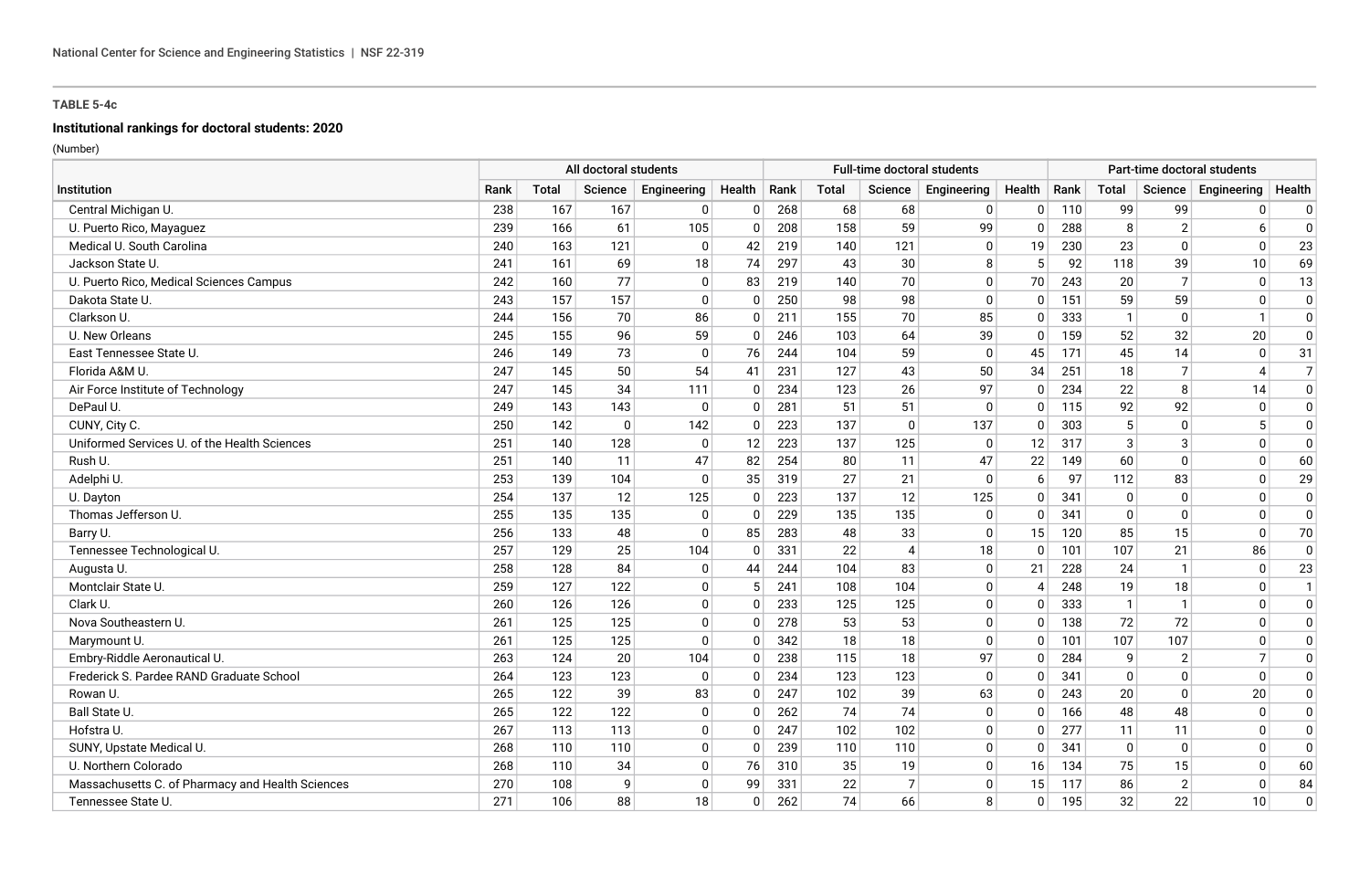# **Institutional rankings for doctoral students: 2020**

|                                                                        |      |       | All doctoral students |              |                |      |              |              | <b>Full-time doctoral students</b> |                |      |                |                          | Part-time doctoral students |                |
|------------------------------------------------------------------------|------|-------|-----------------------|--------------|----------------|------|--------------|--------------|------------------------------------|----------------|------|----------------|--------------------------|-----------------------------|----------------|
| Institution                                                            | Rank | Total | Science               | Engineering  | Health         | Rank | Total        | Science      | Engineering                        | Health         | Rank | Total          | Science                  | Engineering                 | Health         |
| Southern U. and A&M C.                                                 | 272  | 103   | 101                   | 0            | $\overline{2}$ | 274  | 61           | 59           | 0                                  | $\overline{2}$ | 173  | 42             | 42                       | $\mathbf 0$                 | $\mathbf 0$    |
| U. Indianapolis                                                        | 273  | 97    | $\mathbf{0}$          | 0            | 97             | 344  | 16           | 0            | 0                                  | 16             | 124  | 81             | $\mathbf{0}$             | $\mathbf{0}$                | 81             |
| U. Michigan, Flint                                                     | 274  | 91    | $\Omega$              | $\mathbf{0}$ | 91             | 254  | 80           | 0            | $\Omega$                           | 80             | 277  | 11             | $\Omega$                 | $\Omega$                    | 11             |
| Yeshiva U.                                                             | 274  | 91    | 91                    | 0            | 0              | 271  | 65           | 65           | $\mathbf{0}$                       | 0              | 221  | 26             | 26                       | $\Omega$                    | $\Omega$       |
| City of Hope, Irell and Manella Graduate School of Biological Sciences | 276  | 90    | 90                    | $\mathbf 0$  | $\Omega$       | 252  | 90           | 90           | $\mathbf{0}$                       | 0              | 341  | $\Omega$       | $\mathbf{0}$             | $\Omega$                    | $\Omega$       |
| New Mexico Institute of Mining and Technology                          | 277  | 89    | 63                    | 26           | 0              | 264  | 71           | 54           | 17                                 | 0              | 251  | 18             | 9                        | 9                           | $\Omega$       |
| Clark Atlanta U.                                                       | 277  | 89    | 89                    | 0            | 0              | 297  | 43           | 43           | 0                                  | $\mathbf{0}$   | 169  | 46             | 46                       | $\mathbf{0}$                | $\Omega$       |
| Illinois State U.                                                      | 279  | 88    | 75                    | 0            | 13             | 266  | 69           | 69           | $\mathbf 0$                        | $\Omega$       | 248  | 19             | 6                        | $\mathbf{0}$                | 13             |
| Chapman U.                                                             | 279  | 88    | 55                    | 0            | 33             | 289  | 46           | 18           | $\mathbf 0$                        | 28             | 173  | 42             | 37                       | $\mathbf{0}$                | 5              |
| National Louis U.                                                      | 281  | 86    | 86                    | $\mathbf 0$  | $\mathbf{0}$   | 278  | 53           | 53           | $\Omega$                           | $\mathbf{0}$   | 192  | 33             | 33                       | $\Omega$                    | $\Omega$       |
| U. North Texas, Health Science Center                                  | 282  | 85    | 72                    | $\mathbf 0$  | 13             | 258  | 78           | 72           | $\mathbf 0$                        | 6              | 294  | $\overline{7}$ | $\mathbf 0$              | $\Omega$                    | $\overline{7}$ |
| Oklahoma State U., Center for Health Sciences                          | 283  | 83    | 83                    | 0            | $\Omega$       | 272  | 64           | 64           | $\mathbf{0}$                       | $\mathbf{0}$   | 248  | 19             | 19                       | $\Omega$                    | $\mathbf 0$    |
| Texas Christian U.                                                     | 284  | 80    | 68                    | 0            | 12             | 260  | 76           | 68           | $\mathbf{0}$                       | 8              | 310  | $\overline{4}$ | $\mathbf 0$              | $\mathbf{0}$                | $\overline{4}$ |
| Texas A&M U.-Corpus Christi                                            | 284  | 80    | 80                    | 0            | $\Omega$       | 270  | 67           | 67           | $\mathbf{0}$                       | <sup>0</sup>   | 268  | 13             | 13                       | $\Omega$                    | $\mathbf 0$    |
| Lamar U.                                                               | 284  | 80    | $\mathbf 0$           | 80           | 0              | 286  | 47           | $\Omega$     | 47                                 | $\mathbf{0}$   | 192  | 33             | $\Omega$                 | 33                          | $\mathbf 0$    |
| Memorial Sloan Kettering Cancer Center                                 | 287  | 79    | 79                    | 0            | 0              | 257  | 79           | 79           | $\mathbf 0$                        | 0              | 341  | 0              | $\Omega$                 | 0                           | 0              |
| California Institute of Integral Studies                               | 287  | 79    | 79                    | 0            | $\Omega$       | 261  | 75           | 75           | $\Omega$                           | $\Omega$       | 310  | $\overline{4}$ | $\boldsymbol{\varDelta}$ | $\Omega$                    | $\Omega$       |
| Pace U.                                                                | 287  | 79    | 44                    | 0            | 35             | 297  | 43           | 19           | 0                                  | 24             | 183  | 36             | 25                       | $\Omega$                    | 11             |
| Arkansas State U.                                                      | 290  | 74    | 74                    | $\mathbf 0$  | $\mathbf{0}$   | 307  | 38           | 38           | $\mathbf 0$                        | 0              | 183  | 36             | 36                       | $\Omega$                    | $\Omega$       |
| Kennesaw State U.                                                      | 291  | 71    | 71                    | 0            | 0              | 290  | 45           | 45           | 0                                  | 0              | 221  | 26             | 26                       | $\Omega$                    | $\Omega$       |
| Wesleyan U.                                                            | 292  | 70    | 70                    | 0            | $\Omega$       | 265  | 70           | 70           | $\mathbf{0}$                       | 0              | 341  | $\Omega$       | $\Omega$                 | $\Omega$                    | $\Omega$       |
| William Carey U.                                                       | 292  | 70    | $\mathbf{0}$          | 0            | 70             | 305  | 39           | 0            | $\mathbf 0$                        | 39             | 202  | 31             | $\Omega$                 | $\Omega$                    | 31             |
| Villanova U.                                                           | 294  | 69    | $\Omega$              | 69           | $\Omega$       | 303  | 40           | $\Omega$     | 40                                 | $\Omega$       | 208  | 29             | $\Omega$                 | 29                          | $\mathbf 0$    |
| SUNY, Polytechnic Institute                                            | 295  | 67    | $\mathbf{1}$          | 66           | $\Omega$       | 305  | 39           | -1           | 38                                 | <sup>0</sup>   | 213  | 28             | $\Omega$                 | 28                          | $\mathbf 0$    |
| Towson U.                                                              | 296  | 63    | 63                    | 0            | $\Omega$       | 282  | 49           | 49           | 0                                  | $\Omega$       | 261  | 14             | 14                       | $\mathbf{0}$                | $\mathbf 0$    |
| Endicott C.                                                            | 297  | 62    | 41                    | $\mathbf 0$  | 21             | 328  | 23           | 23           | $\Omega$                           | $\mathbf{0}$   | 176  | 39             | 18                       | $\Omega$                    | 21             |
| Suffolk U.                                                             | 298  | 61    | 48                    | $\mathbf 0$  | 13             | 303  | 40           | 27           | $\mathbf 0$                        | 13             | 238  | 21             | 21                       | $\mathbf{0}$                | $\mathbf 0$    |
| Naval Postgraduate School                                              | 299  | 59    | 34                    | 25           | $\mathbf{0}$   | 275  | 59           | 34           | 25                                 | $\mathbf{0}$   | 341  | $\Omega$       | $\mathbf{0}$             | $\Omega$                    | $\mathbf 0$    |
| U. San Diego                                                           | 299  | 59    | $\mathbf{0}$          | 0            | 59             | 382  | $\mathbf{1}$ | 0            | $\mathbf 0$                        | $\mathbf{1}$   | 153  | 58             | $\Omega$                 | $\Omega$                    | 58             |
| Andrews U.                                                             | 301  | 58    | 58                    | 0            | $\Omega$       | 276  | 56           | 56           | $\mathbf{0}$                       | $\mathbf{0}$   | 320  | $\overline{2}$ | 2                        | $\Omega$                    | $\mathbf 0$    |
| Azusa Pacific U.                                                       | 302  | 57    | $\mathbf{0}$          | 0            | 57             | 286  | 47           | $\Omega$     | $\Omega$                           | 47             | 282  | 10             | $\Omega$                 | $\Omega$                    | 10             |
| U. Nebraska, Omaha                                                     | 303  | 56    | 33                    | 0            | 23             | 319  | 27           | 14           | $\Omega$                           | 13             | 208  | 29             | 19                       | $\Omega$                    | 10             |
| Albany Medical C.                                                      | 304  | 54    | 54                    | $\mathbf{0}$ | 0              | 277  | 54           | 54           | $\mathbf{0}$                       | 0              | 341  | $\Omega$       | $\Omega$                 | $\Omega$                    | $\overline{0}$ |
| Santa Clara U.                                                         | 305  | 53    | $\Omega$              | 53           | $\Omega$       | 334  | 21           | $\mathbf{0}$ | 21                                 | 0              | 195  | 32             | $\mathbf{0}$             | 32                          | $\Omega$       |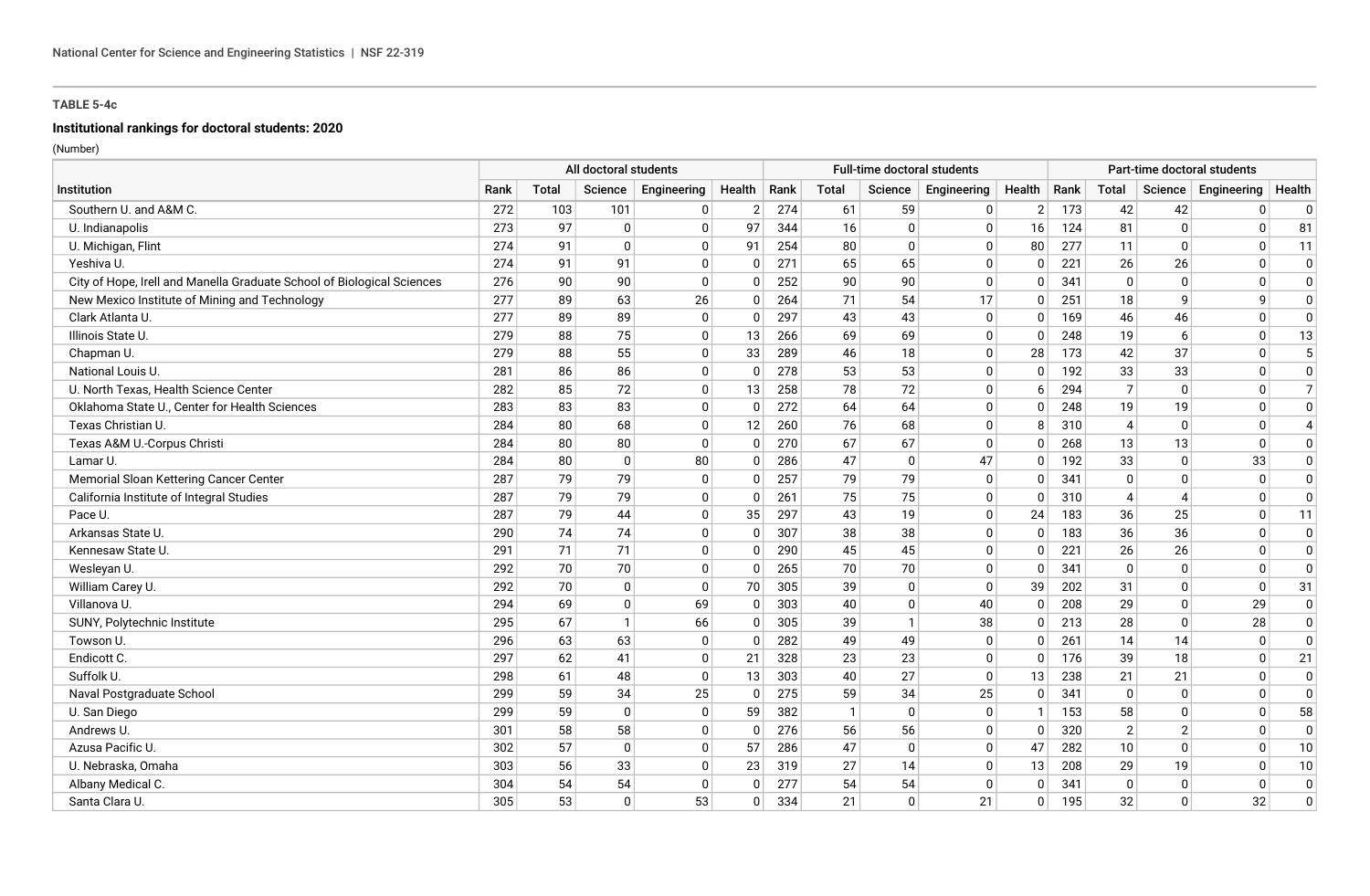# **Institutional rankings for doctoral students: 2020**

|                                            |      |       | All doctoral students |                |              |      |                | Full-time doctoral students |                |              |      |                |                   | Part-time doctoral students |                |
|--------------------------------------------|------|-------|-----------------------|----------------|--------------|------|----------------|-----------------------------|----------------|--------------|------|----------------|-------------------|-----------------------------|----------------|
| Institution                                | Rank | Total | Science               | Engineering    | Health       | Rank | Total          | Science                     | Engineering    | Health       | Rank | Total          | Science           | Engineering                 | Health         |
| <b>Cold Spring Harbor Laboratory</b>       | 306  | 52    | 52                    | 0              | $\mathbf{0}$ | 280  | 52             | 52                          | 0              | 0            | 341  | $\Omega$       | $\Omega$          | 0                           | $\mathbf 0$    |
| SUNY, Downstate Medical Center             | 306  | 52    | 43                    | 9              | $\Omega$     | 283  | 48             | 40                          | 8              | $\mathbf{0}$ | 310  | $\overline{4}$ | 3                 |                             | 0              |
| Mercer U.                                  | 306  | 52    | $\Omega$              | 0              | 52           | 302  | 41             | 0                           | $\Omega$       | 41           | 277  | 11             | $\Omega$          | $\Omega$                    | -11            |
| Bowie State U.                             | 306  | 52    | 52                    | 0              | 0            | 316  | 28             | 28                          | 0              | 0            | 228  | 24             | 24                | $\Omega$                    | $\Omega$       |
| Tuskegee U.                                | 310  | 51    | 44                    | $\overline{7}$ | $\Omega$     | 290  | 45             | 38                          | $\overline{7}$ | 0            | 296  | 6              | 6                 | $\Omega$                    | $\Omega$       |
| Pacific U.                                 | 310  | 51    | 51                    | $\mathbf 0$    | 0            | 297  | 43             | 43                          | $\mathbf 0$    | $\mathbf{0}$ | 288  | 8              | 8                 | $\Omega$                    | $\Omega$       |
| U. del Turabo                              | 310  | 51    | 51                    | 0              | 0            | 361  | q              | q                           | 0              | $\mathbf{0}$ | 173  | 42             | 42                | 0                           | $\Omega$       |
| Biola U.                                   | 313  | 49    | 49                    | 0              | 0            | 283  | 48             | 48                          | $\mathbf 0$    | $\Omega$     | 333  | $\mathbf{1}$   | -1                | $\Omega$                    | $\Omega$       |
| Niagara U.                                 | 313  | 49    | 49                    | 0              | 0            | 316  | 28             | 28                          | 0              | $\Omega$     | 238  | 21             | 21                | $\Omega$                    | 0              |
| Middle Tennessee State U.                  | 313  | 49    | 49                    | $\mathbf 0$    | $\Omega$     | 356  | 12             | 12                          | $\Omega$       | $\Omega$     | 181  | 37             | 37                | $\Omega$                    | $\Omega$       |
| Sam Houston State U.                       | 316  | 48    | 48                    | 0              | 0            | 337  | 20             | 20                          | $\mathbf 0$    | $\Omega$     | 213  | 28             | 28                | $\Omega$                    | 0              |
| Marshall U.                                | 317  | 47    | 47                    | 0              | $\Omega$     | 286  | 47             | 47                          | $\mathbf{0}$   | $\mathbf{0}$ | 341  | $\Omega$       | $\mathbf{0}$      | $\Omega$                    | $\mathbf 0$    |
| Delaware State U.                          | 318  | 46    | 46                    | 0              | $\Omega$     | 294  | 44             | 44                          | $\mathbf{0}$   | 0            | 320  | $\overline{2}$ | $\overline{2}$    | $\Omega$                    | 0              |
| Gallaudet U.                               | 318  | 46    | 38                    | 0              | 8            | 321  | 26             | 21                          | $\mathbf{0}$   | 5            | 243  | 20             | 17                | $\Omega$                    | 3              |
| Prairie View A&M U.                        | 318  | 46    | 11                    | 35             | 0            | 354  | 13             | $\overline{2}$              | 11             | $\mathbf{0}$ | 192  | 33             | q                 | 24                          | $\mathbf 0$    |
| Cedars-Sinai Medical Center                | 321  | 45    | 45                    | 0              | 0            | 290  | 45             | 45                          | $\mathbf 0$    | 0            | 341  | $\Omega$       | $\Omega$          | $\mathbf{0}$                | $\mathbf 0$    |
| Western New England U.                     | 321  | 45    | 45                    | 0              | $\Omega$     | 290  | 45             | 45                          | $\Omega$       | $\mathbf{0}$ | 341  | $\Omega$       | $\Omega$          | n                           | $\Omega$       |
| Morehouse School of Medicine               | 321  | 45    | 45                    | 0              | $\Omega$     | 294  | 44             | 44                          | $\mathbf{0}$   | $\mathbf{0}$ | 333  |                |                   | n                           | $\Omega$       |
| U. Texas, Tyler                            | 321  | 45    | 8                     | $\mathbf 0$    | 37           | 354  | 13             | $\overline{7}$              | $\mathbf 0$    | 6            | 195  | 32             |                   | $\Omega$                    | 31             |
| Toyota Technological Institute, Chicago    | 325  | 44    | 44                    | $\mathbf 0$    | 0            | 294  | 44             | 44                          | 0              | 0            | 341  | $\Omega$       | $\Omega$          | $\Omega$                    | 0              |
| James Madison U.                           | 325  | 44    | 44                    | $\mathbf 0$    | <sup>0</sup> | 309  | 36             | 36                          | $\mathbf{0}$   | $\Omega$     | 288  | 8              | 8                 | $\Omega$                    | $\Omega$       |
| Texas A&M U.-Kingsville                    | 325  | 44    | 16                    | 28             | 0            | 331  | 22             | 13                          | 9              | 0            | 234  | 22             | 3                 | 19                          | $\mathbf 0$    |
| U. Maryland, Eastern Shore                 | 325  | 44    | 37                    | $\mathbf 0$    | 7            | 371  | 5              | 4                           | $\mathbf{0}$   |              | 176  | 39             | 33                | $\Omega$                    | -6             |
| Widener U.                                 | 329  | 43    | $\Omega$              | $\mathbf 0$    | 43           | 347  | 15             | 0                           | $\mathbf 0$    | 15           | 213  | 28             | $\Omega$          | $\Omega$                    | 28             |
| U. Central Arkansas                        | 330  | 41    | 32                    | 0              | 9            | 337  | 20             | 20                          | 0              | $\mathbf{0}$ | 238  | 21             | $12 \overline{ }$ | $\Omega$                    | 9              |
| Van Andel Institute                        | 331  | 38    | 38                    | $\mathbf 0$    | $\Omega$     | 307  | 38             | 38                          | $\Omega$       | $\mathbf{0}$ | 341  | $\Omega$       | $\Omega$          | $\Omega$                    | $\mathbf 0$    |
| Bryn Mawr C.                               | 332  | 35    | 35                    | $\mathbf 0$    | 0            | 311  | 34             | 34                          | $\mathbf{0}$   | $\mathbf{0}$ | 333  |                |                   | $\Omega$                    | 0              |
| Meharry Medical C.                         | 333  | 34    | 34                    | 0              | $\Omega$     | 311  | 34             | 34                          | $\Omega$       | $\Omega$     | 341  | $\Omega$       | $\Omega$          | $\Omega$                    | $\mathbf 0$    |
| Texas Southern U.                          | 334  | 33    | 21                    | 0              | 12           | 326  | 24             | 16                          | $\mathbf{0}$   | 8            | 284  | 9              |                   | $\Omega$                    | $\overline{4}$ |
| Alabama A&M U.                             | 334  | 33    | 33                    | 0              | 0            | 337  | 20             | 20                          | $\mathbf{0}$   | 0            | 268  | 13             | 13                | $\Omega$                    | $\mathbf 0$    |
| U. Tennessee, Chattanooga                  | 334  | 33    | 33                    | 0              | 0            | 340  | 19             | 19                          | $\Omega$       | 0            | 261  | 14             | 14                | $\Omega$                    | $\Omega$       |
| Texas A&M U.-Commerce                      | 334  | 33    | 33                    | 0              | $\Omega$     | 366  | $\overline{7}$ | $\overline{7}$              | $\Omega$       | $\Omega$     | 221  | 26             | 26                | <sup>0</sup>                | $\Omega$       |
| Sanford-Burnham Medical Research Institute | 338  | 32    | 32                    | 0              | $\Omega$     | 313  | 32             | 32                          | $\mathbf{0}$   | $\mathbf{0}$ | 341  | $\Omega$       | $\Omega$          | $\Omega$                    | $\Omega$       |
| American International C.                  | 338  | 32    | 32                    | $\mathbf 0$    | $\Omega$     | 321  | 26             | 26                          | $\mathbf{0}$   | 0            | 296  | 6              | 6                 | $\mathbf{0}$                | $\Omega$       |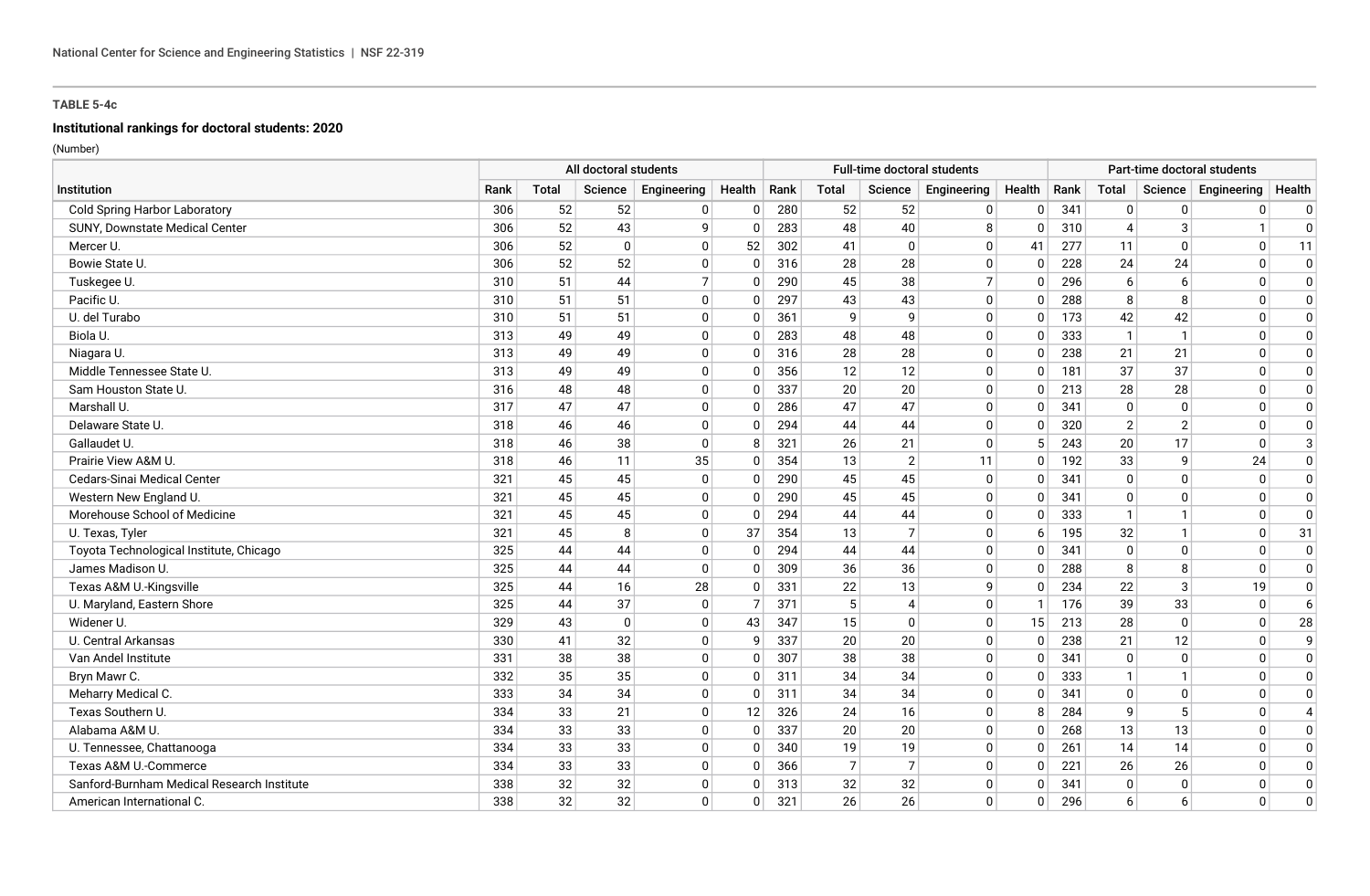# **Institutional rankings for doctoral students: 2020**

|                                              |      |       | All doctoral students |             |              |      |                |             | Full-time doctoral students |              |      |                |                | Part-time doctoral students |                |
|----------------------------------------------|------|-------|-----------------------|-------------|--------------|------|----------------|-------------|-----------------------------|--------------|------|----------------|----------------|-----------------------------|----------------|
| Institution                                  | Rank | Total | Science               | Engineering | Health       | Rank | Total          | Science     | Engineering                 | Health       | Rank | Total          | Science        | Engineering                 | Health         |
| Molloy C.                                    | 338  | 32    | $\mathbf{0}$          | 0           | 32           | 388  | 0              | $\Omega$    | 0                           | 0            | 195  | 32             | 0              | 0                           | 32             |
| Robert Morris U.                             | 338  | 32    | 32                    | $\mathbf 0$ | 0            | 388  | $\mathbf{0}$   | 0           | $\mathbf{0}$                | $\mathbf{0}$ | 195  | 32             | 32             | $\Omega$                    | $\Omega$       |
| U. West Georgia                              | 342  | 31    | 31                    | $\mathbf 0$ | $\Omega$     | 340  | 19             | 19          | $\Omega$                    | $\mathbf{0}$ | 273  | 12             | 12             | $\Omega$                    | $\Omega$       |
| Stephen F. Austin State U.                   | 342  | 31    | 31                    | $\mathbf 0$ | $\Omega$     | 359  | 10             | 10          | 0                           | $\mathbf{0}$ | 238  | 21             | 21             | $\Omega$                    | $\Omega$       |
| Drew U.                                      | 342  | 31    | $\Omega$              | $\mathbf 0$ | 31           | 372  | $\overline{4}$ | $\mathbf 0$ | 0                           | Δ            | 217  | 27             | $\Omega$       | $\Omega$                    | 27             |
| California State U., Los Angeles             | 345  | 30    | $\mathbf{0}$          | 0           | 30           | 314  | 30             | 0           | $\mathbf 0$                 | 30           | 341  | 0              | $\Omega$       | 0                           | 0              |
| New York Medical C.                          | 345  | 30    | 30                    | 0           | $\mathbf 0$  | 314  | 30             | 30          | $\mathbf 0$                 | $\mathbf{0}$ | 341  | $\Omega$       | $\Omega$       | $\Omega$                    | $\Omega$       |
| U. Louisiana, Monroe                         | 345  | 30    | $\mathbf{0}$          | $\mathbf 0$ | 30           | 316  | 28             | 0           | 0                           | 28           | 320  | $\overline{2}$ | $\Omega$       | $\Omega$                    | $\overline{2}$ |
| New Jersey City U.                           | 345  | 30    | 30                    | $\mathbf 0$ | 0            | 388  | $\mathbf{0}$   | $\Omega$    | 0                           | $\Omega$     | 205  | 30             | 30             | $\Omega$                    | $\Omega$       |
| U. Alaska, Anchorage                         | 349  | 28    | 28                    | 0           | 0            | 328  | 23             | 23          | 0                           | $\Omega$     | 303  | 5              | 5              | $\Omega$                    | $\mathbf 0$    |
| Hampton U.                                   | 349  | 28    | 15                    | $\mathbf 0$ | 13           | 351  | 14             | 14          | $\mathbf 0$                 | $\mathbf{0}$ | 261  | 14             |                | $\Omega$                    | 13             |
| Xavier U.                                    | 349  | 28    | $\mathbf{0}$          | 0           | 28           | 382  | $\overline{1}$ | 0           | 0                           |              | 217  | 27             | $\Omega$       | $\mathbf{0}$                | 27             |
| Creighton U.                                 | 352  | 27    | 27                    | 0           | $\Omega$     | 321  | 26             | 26          | $\Omega$                    | $\mathbf{0}$ | 333  | $\mathbf 1$    |                | $\Omega$                    | $\mathbf 0$    |
| Indiana State U.                             | 352  | 27    | 27                    | 0           | 0            | 324  | 25             | 25          | 0                           | 0            | 320  | $\overline{2}$ | $\overline{2}$ | $\Omega$                    | 0              |
| U. Central del Caribe                        | 354  | 25    | 25                    | $\mathbf 0$ | 0            | 324  | 25             | 25          | $\Omega$                    | $\mathbf{0}$ | 341  | $\mathbf{0}$   | $\Omega$       | $\Omega$                    | $\mathbf 0$    |
| U. Detroit Mercy                             | 354  | 25    | $\mathbf{0}$          | 25          | $\Omega$     | 328  | 23             | 0           | 23                          | 0            | 320  | $\overline{2}$ | $\Omega$       | $\overline{2}$              | $\Omega$       |
| Wilkes U.                                    | 354  | 25    | $\Omega$              | 0           | 25           | 388  | $\mathbf{0}$   | 0           | $\mathbf 0$                 | $\mathbf{0}$ | 226  | 25             | $\Omega$       | $\Omega$                    | 25             |
| Rosalind Franklin U. of Medicine and Science | 357  | 24    | 24                    | 0           | 0            | 326  | 24             | 24          | 0                           | 0            | 341  | $\Omega$       | $\Omega$       | $\Omega$                    | $\Omega$       |
| U. North Carolina, Wilmington                | 357  | 24    | 24                    | $\mathbf 0$ | $\Omega$     | 334  | 21             | 21          | 0                           | $\mathbf{0}$ | 317  | 3              | 3              | $\Omega$                    | $\Omega$       |
| Polytechnic U. Puerto Rico                   | 357  | 24    | $\mathbf{0}$          | 24          | 0            | 372  | $\overline{4}$ | 0           | $\overline{4}$              | 0            | 243  | 20             | 0              | 20                          | 0              |
| U. Dallas                                    | 360  | 22    | 22                    | 0           | 0            | 343  | 17             | 17          | 0                           | $\Omega$     | 303  | 5              |                | $\mathbf{0}$                | $\Omega$       |
| Montana Tech of U. Montana                   | 361  | 21    | 16                    | $\sqrt{5}$  | 0            | 334  | 21             | 16          | 5                           | $\Omega$     | 341  | $\Omega$       | $\Omega$       | $\Omega$                    | $\overline{0}$ |
| Oklahoma City U.                             | 362  | 19    | $\Omega$              | $\mathbf 0$ | 19           | 369  | 6              | $\Omega$    | $\mathbf{0}$                | 6            | 268  | 13             | $\Omega$       | $\Omega$                    | 13             |
| Caldwell U.                                  | 362  | 19    | 19                    | 0           | $\Omega$     | 382  | $\mathbf{1}$   |             | 0                           | $\Omega$     | 251  | 18             | 18             | $\Omega$                    | 0              |
| Alfred U.                                    | 364  | 18    | $\Omega$              | 18          | $\Omega$     | 344  | 16             | $\Omega$    | 16                          | $\mathbf{0}$ | 320  | $\overline{2}$ | $\Omega$       | $\overline{2}$              | $\mathbf 0$    |
| Virginia State U.                            | 364  | 18    | 18                    | 0           | 0            | 359  | 10             | 10          | 0                           | 0            | 288  | 8              | 8              | $\Omega$                    | 0              |
| North Carolina Central U.                    | 366  | 17    | 17                    | 0           | $\Omega$     | 347  | 15             | 15          | $\mathbf{0}$                | $\Omega$     | 320  | $\overline{2}$ | $\mathcal{P}$  | $\Omega$                    | $\mathbf 0$    |
| Norfolk State U.                             | 367  | 16    | 16                    | 0           | 0            | 344  | 16             | 16          | 0                           | $\mathbf{0}$ | 341  | $\Omega$       | $\Omega$       | $\Omega$                    | $\mathbf 0$    |
| Lawrence Technological U.                    | 367  | 16    | $\Omega$              | 16          | $\Omega$     | 382  | $\mathbf{1}$   | 0           |                             | $\mathbf{0}$ | 259  | 15             | $\Omega$       | 15                          | $\Omega$       |
| American Museum of Natural History           | 369  | 15    | 15                    | 0           | 0            | 347  | 15             | 15          | $\mathbf{0}$                | $\mathbf{0}$ | 341  | $\Omega$       | $\Omega$       | $\Omega$                    | $\Omega$       |
| Keck Graduate Institute                      | 369  | 15    | 15                    | 0           | $\mathbf{0}$ | 347  | 15             | 15          | $\mathbf 0$                 | $\mathbf{0}$ | 341  | $\Omega$       | $\Omega$       | $\Omega$                    | $\Omega$       |
| Maharishi U. of Management                   | 371  | 14    | 14                    | 0           | 0            | 351  | 14             | 14          | 0                           | 0            | 341  | 0              | $\Omega$       | $\Omega$                    | 0              |
| SUNY, C. of Optometry                        | 371  | 14    | 14                    | 0           | 0            | 351  | 14             | 14          | 0                           | 0            | 341  | 0              | $\Omega$       | $\Omega$                    | 0              |
| U. of the District of Columbia               | 371  | 14    | 14                    | $\Omega$    | $\Omega$     | 364  | 8              | 8           | $\Omega$                    | $\Omega$     | 296  | 6              | 6              | $\Omega$                    | $\Omega$       |